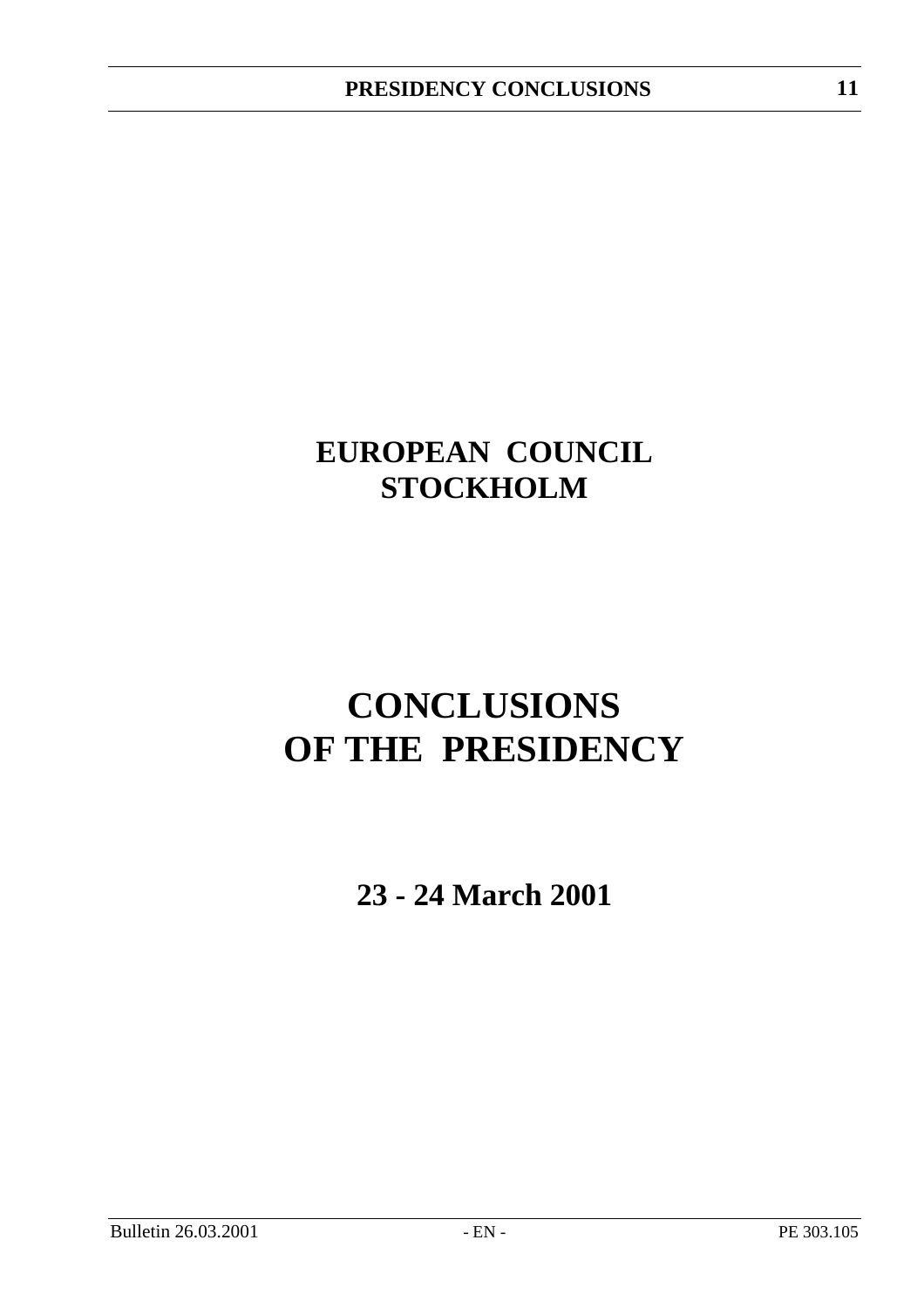1. The European Council met in Stockholm on 23 and 24 March for its first Annual Spring Meeting on economic and social questions. At the start of proceedings an exchange of views was conducted with the President of the European Parliament, Mrs. Nicole Fontaine, on the main topics for discussion.

## **PART I**

#### **I. THE STOCKHOLM PRIORITIES – FULL EMPLOYMENT IN A COMPETITIVE UNION**

- 2. The Stockholm European Council focussed on how to modernise the European model and attain the Union's strategic goal for the next decade decided at Lisbon: *to become the most competitive and dynamic knowledge-based economy in the world, capable of sustainable economic growth with more and better jobs and greater social cohesion*. There was full agreement that economic reform, employment and social policies are mutually reinforcing. Decisions taken must be implemented rapidly and new impetus given to areas where progress has been slow. The open method of coordination was highlighted as an important tool for progress, taking due account of the principles of subsidiarity and proportionality.
- 3. The Stockholm European Council:
	- addressed the demographic challenge of an ageing population of which people of working age constitute an ever smaller part;
	- discussed how to create more and better jobs, accelerate economic reform, modernise the European social model and harness new technologies;
	- **Exercise 1** issued strategic guidance for the Broad Economic Policy Guidelines in order to achieve sustained growth and stable macroeconomic conditions;
	- agreed to improve procedures so that the European Council's Spring meeting will become the focal point for an annual review of economic and social questions. In this context, the Göteborg European Council in June will take account in this review of the generally agreed objective of sustainability;
	- agreed to develop ways and means of actively involving the candidate countries in the goals and procedures of the Lisbon strategy.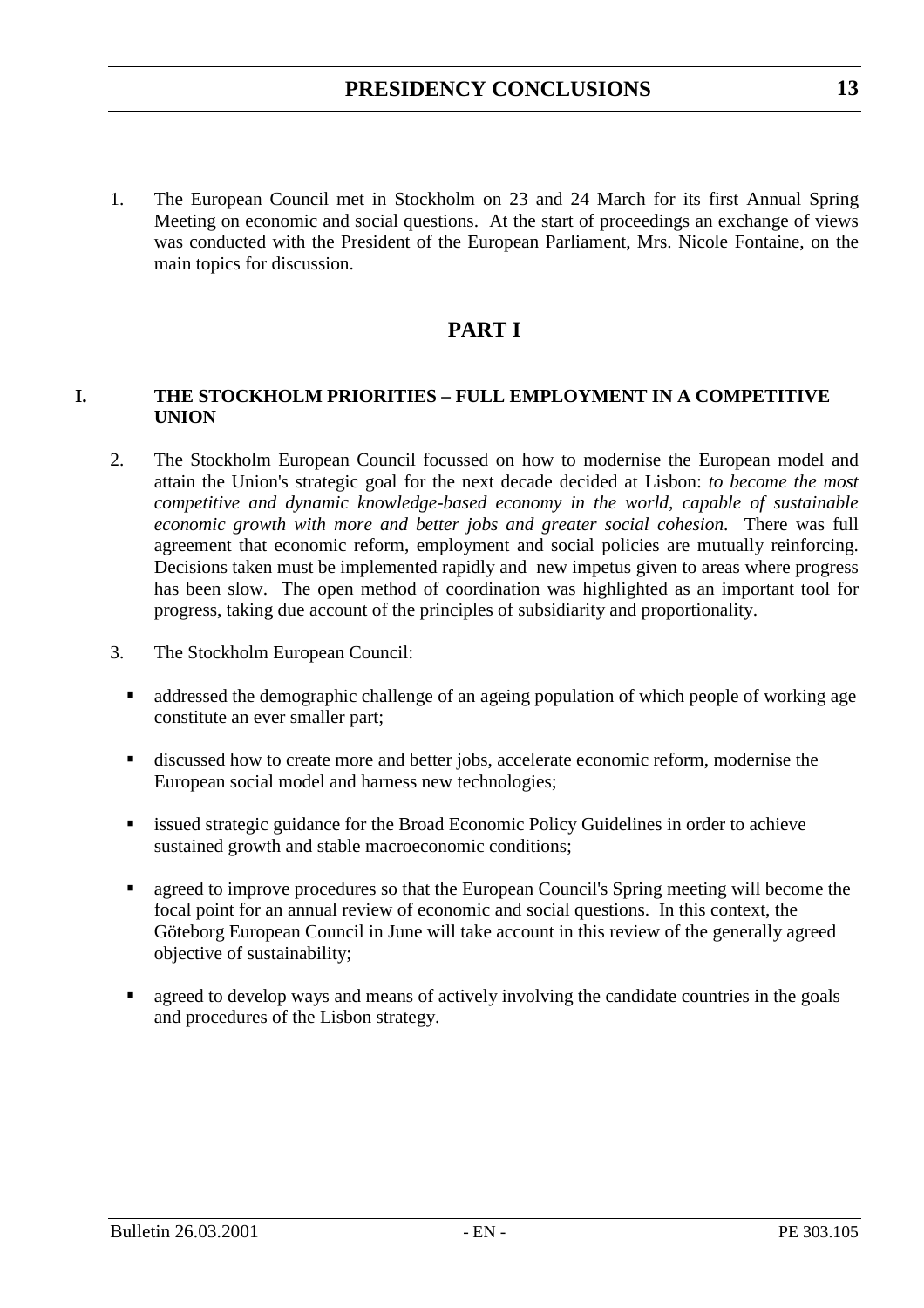## **II. THE GENERAL CONTEXT**

## *The economic outlook*

- 4. The Union's economic performance has improved considerably over recent years. In its fourth year of recovery, the Union enjoyed economic growth of about 3.5 per cent in 2000 and 2.5 million jobs were created. More than two-thirds of the jobs were taken up by women. Unemployment has fallen to its lowest level since 1991. This shows that reform efforts in the Union are paying off. Enlargement will create new opportunities for growth and employment, both in candidate countries and Member States.
- 5. The international economic environment has recently become less supportive. However, economic fundamentals in the Union remain sound. Price stability has been maintained and sound public finances have been restored. The Union is therefore in a position to rely more on its own strength. Determined implementation of reforms and a balanced macro-economic policy mix should make it possible to continue to achieve growth averaging around 3 per cent over the medium term. Achieving this is indispensable for meeting the employment targets set at Lisbon and the demographic challenges ahead. This is not a time for complacency.
- 6. In 282 days euro notes and coins will be introduced. The benefits of monetary union will be more visible – an important symbol for enhanced economic integration. The European Council urges governments, banks and businesses to finalise their preparations to ensure the best possible transition to the new currency.

## *The demographic challenge*

7. The number of retired women and men will increase rapidly, while the share of working-age population will start to diminish by 2010. This will create substantial pressure on social welfare systems, in particular pensions, health care systems and care of the elderly. The Union and Member States are acting now by defining new approaches in policy areas set out below. The coming decade offers an opportunity to address the demographic challenge by raising employment rates, reducing public debt and adapting social protection systems, including pension systems.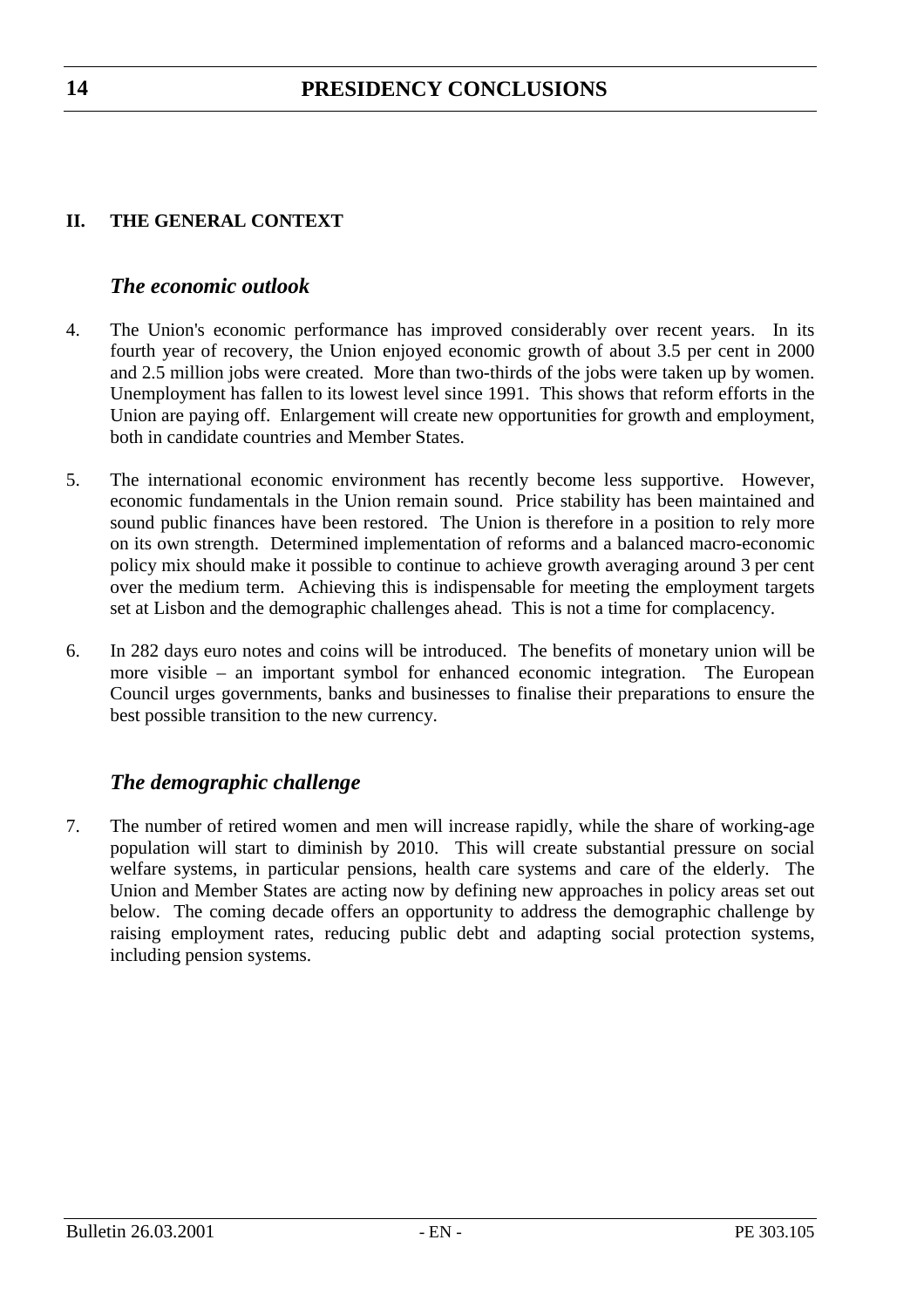## **III. MORE AND BETTER JOBS**

## *Towards full employment*

- 8. The Union and the Member States are fully committed to the goal of full employment and see it as an important way of meeting the challenge of the ageing population. The average EUwide employment rate targets to be reached by 2010 mean that steady progress has to be made over the period. Increasing employment rates demands active employment policies as foreseen in the European Employment Strategy, implementation of which needs to be strengthened.
- 9. The European Council:
	- has agreed to set intermediate targets for employment rates across the Union as a whole for January 2005 of 67% overall and 57% for women and accordingly invites Member States to consider setting in their National Employment Plans intermediate employment targets taking due account of their particular national and regional circumstances;
	- − has agreed to set an EU target for increasing the average EU employment rate among older women and men (55-64) to 50 % by 2010;
	- − calls upon the Council and the Commission to report jointly, in time for the Spring European Council in 2002, on how to increase labour force participation and promote active ageing. The report should pay special attention to the need to reduce bottlenecks in the labour market and reduce the informal economy and disincentives in tax and benefit systems for men and women to take up jobs;
	- invites the Council and the Commission to develop indicators on the provision of care facilities for children and other dependants and on family benefit systems by 2002.

## *Education***,** *training and skills*

10. Improving basic skills, particularly IT and digital skills, is a top priority to make the Union the most competitive and dynamic knowledge-based economy in the world. This priority includes education policies and lifelong learning as well as overcoming the present shortfall in the recruitment of scientific and technical staff.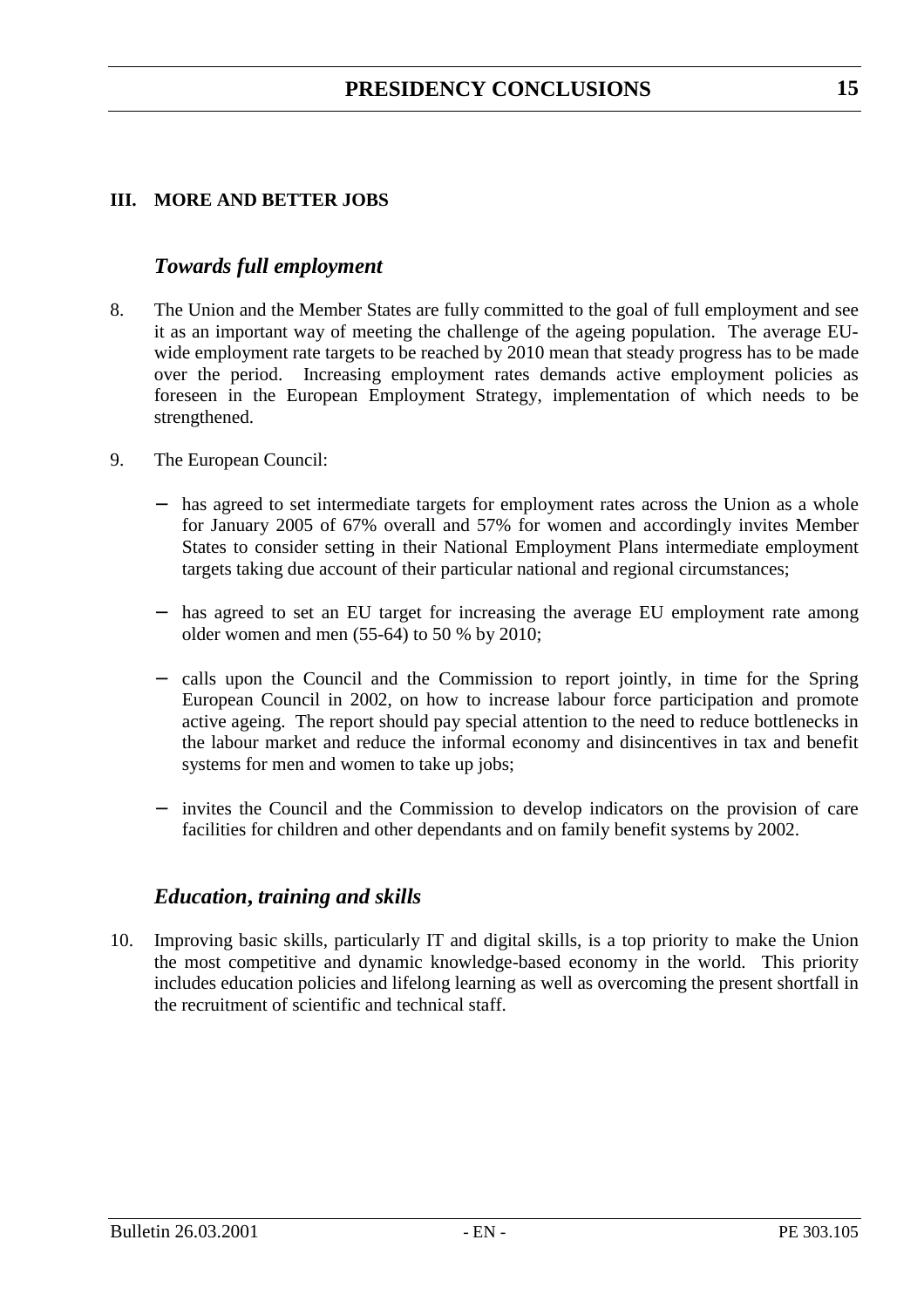11. A knowledge-based economy necessitates a strong general education in order to further support labour mobility and lifelong learning. The Council and the Commission will present a report to the Spring European Council in 2002 containing a detailed work programme on the follow-up of the objectives of education and training systems, including an assessment of their achievement in the framework of the open method of coordination and in a worldwide perspective; special attention must be given to ways and means of encouraging young people, especially women, in scientific and technical studies as well as ensuring the long-term recruitment of qualified teachers in these fields.

## *Mobility of workers in new open European labour markets*

- 12. The modernisation of labour markets and labour mobility need to be encouraged to allow greater adaptability to change by breaking down existing barriers.
- 13. To that end:
	- − the Recommendation on mobility of students, persons undergoing training, young volunteers, teachers and trainers should be adopted by June 2001, and Member States should implement in parallel the mobility action plan;
	- − the Commission will work with national and local governments, employment services and other relevant actors, to assess before the end of the year the feasibility of establishing a one-stop European mobility information site, in particular by providing employment services with a Europe-wide database on jobs, curricula vitae and learning opportunities.
- 14. In addition an in-depth discussion will take place at the Laeken European Council in 2001 on immigration, migration and asylum within the framework of the Tampere follow up. In this connection, due attention should be given to the position of third country nationals legally residing in the Union.
- 15. The Commission will create a high-level task force on skills and mobility, drawing on expertise from business, education and the social partners, to examine the characteristics and barriers within the European labour market, paying special attention to the need for ICT skills. On this basis, the Commission intends to present for the 2002 Spring European Council an Action Plan for developing and opening up new European labour markets, as well as specific proposals for a more uniform, transparent and flexible regime of recognition of qualifications and periods of study, as well as on the portability of supplementary pensions, without prejudice to the coherence of Member States' tax systems.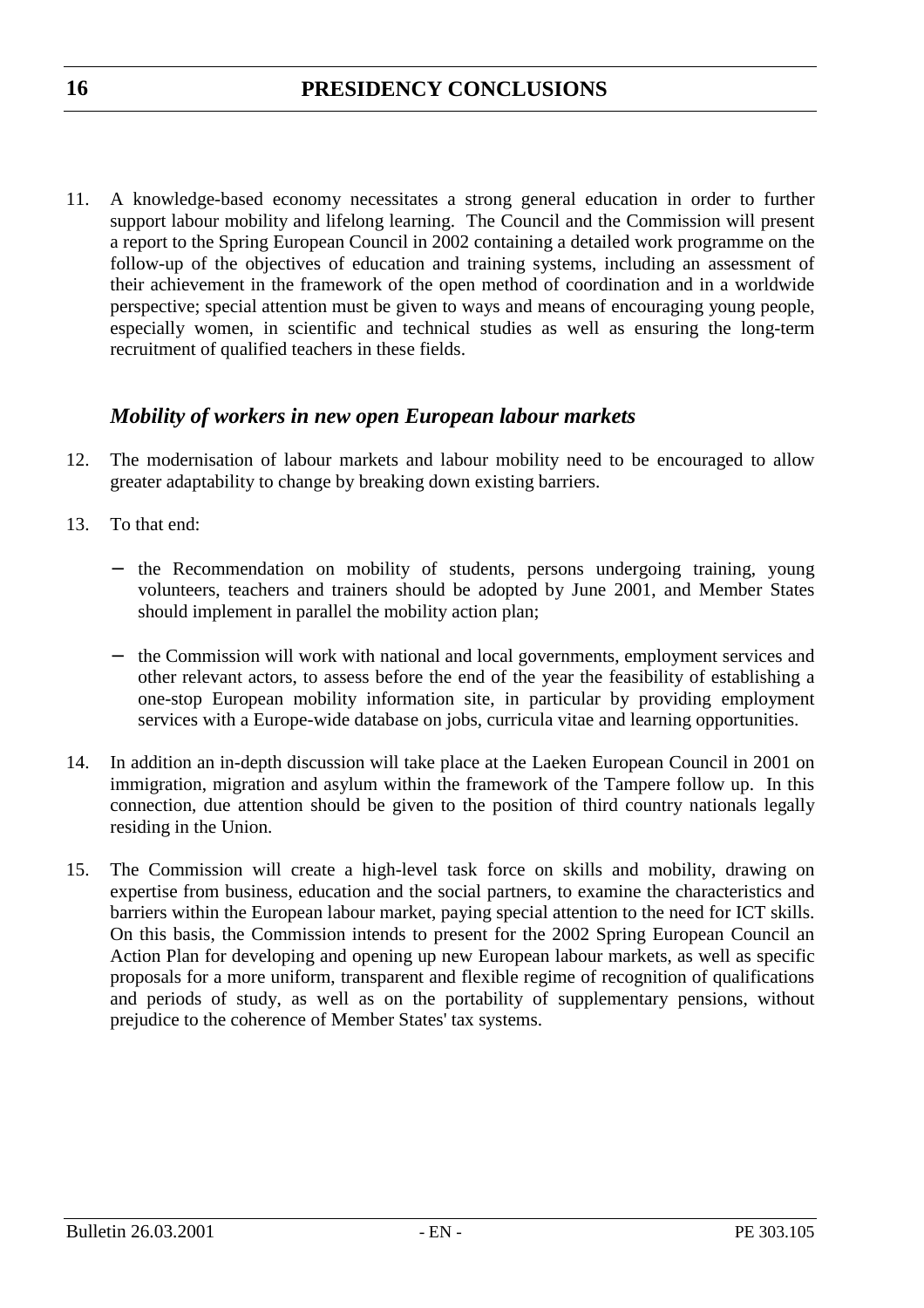## **IV. ACCELERATING ECONOMIC REFORM**

## *Exploiting the potential of the internal market*

- 16. Well-functioning markets are vital for increasing consumer benefits and creating an entrepreneurial environment. The success of earlier reforms, with falling costs and better choice and quality of products delivered, provides a strong incentive for further progress. The creation of an effectively functioning internal market in services is one of Europe's highest priorities. In this context it is important to ensure that the specific situation of services of general interest are duly taken into account in accordance with the guidelines identified in the declaration approved by the Nice European Council, such as universal service, safety, continuity and security of provision. The European Council invites the Council and the Commission to implement these guidelines. Moreover, this must go hand in hand with a framework for developing effective cross-border markets supported by adequate infrastructure capacity.
- 17. The European Council, taking account of all the above factors:
	- − urges Member States to accord high priority to transposing internal market directives into national law, aiming at an interim transposition target of 98.5 % for the 2002 Spring Council;
	- − welcomes the Commission's intention to present a proposal in 2002 tackling the barriers identified in the internal market for services on the basis of the ongoing evaluation of those barriers;
	- notes the Commission's proposals on gas and electricity and invites the Council to examine them as soon as possible. It endorses the objective of opening markets in these sectors, taking into account the requirement to satisfy user needs and the need for transparency in the market through appropriate regulatory instruments. The question of timetables for the electricity and gas markets will be considered in order to implement the objective of market-opening in these sectors as soon as possible. The Commission is asked to evaluate the situation in these sectors, in its report to the Spring European Council in 2002 in order to enable further steps to be taken. The Commission will ensure that the provisions of the Treaty and in particular Articles 85 and 86, will be fully observed and the implementation of those decisions could create no distortions of competition. On that basis, the Commission will also ensure that these enterprises which still benefit from a monopoly situation on their national market will not unduly benefit from that situation;
	- − reaffirms its intention to create the Single European Sky and expects to make further progress on this issue in time for the Göteborg European Council in June;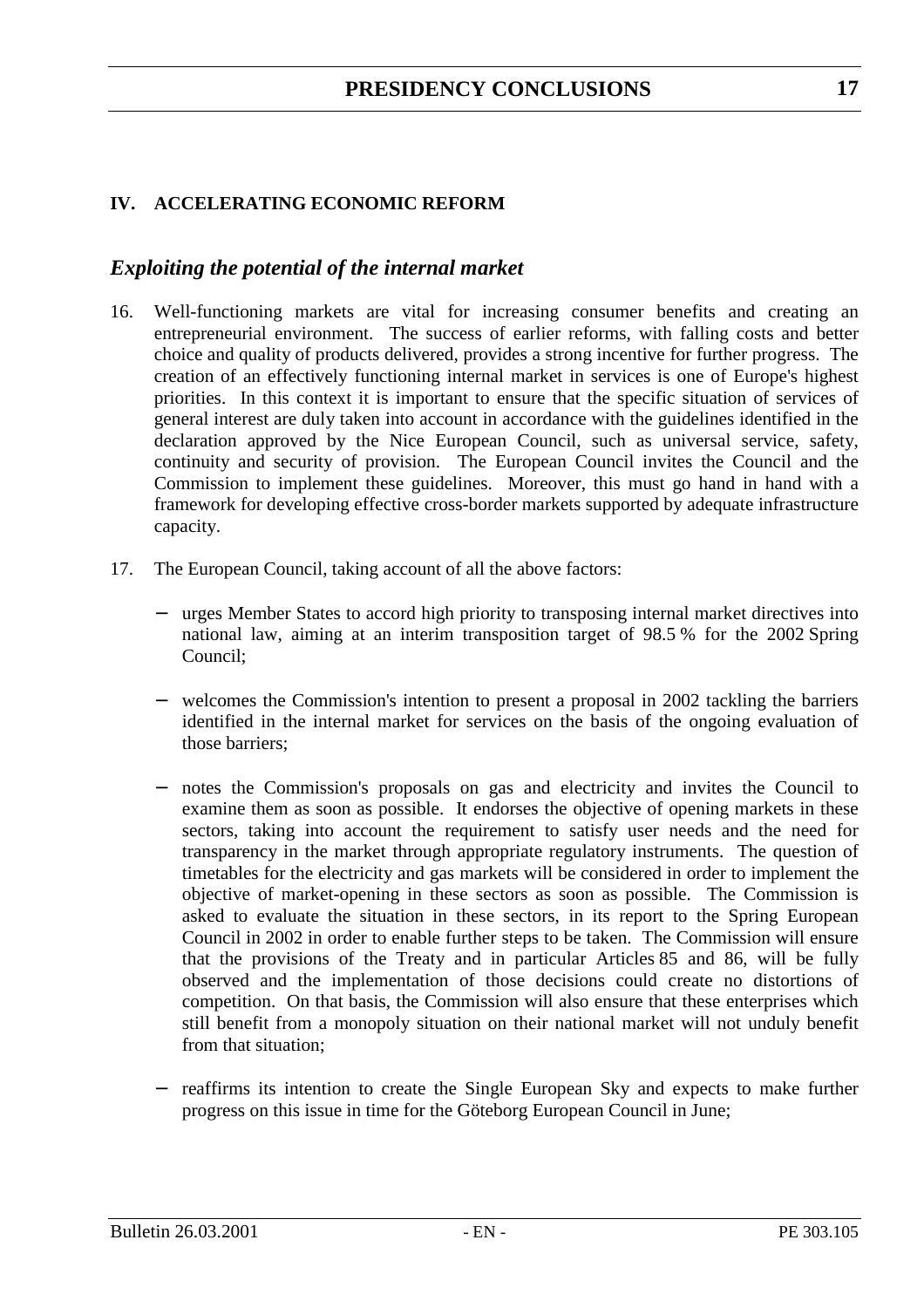- − notes the Commission's intention to present by June 2001 a comprehensive proposal to revise the rules on airport slot allocations;
- − takes note of the Commission's intention to present no later than December 2001 a second package of measures on the opening up of domestic rail freight and passenger markets;
- − urges the Council, on the basis of work already undertaken to attain the objectives set out in the Lisbon conclusions, to agree a common position and, together with the European Parliament, adopt before the end of 2001 the directive on postal services;
- − the Commission, in cooperation with all relevant bodies, will present a strategy for regulatory simplification and quality before the end of 2001.

## *Financial services and risk capital*

- 18. Rapid implementation of the Financial Services Action Plan is of utmost importance. To achieve this, the legislative process must be speeded up. The regulation of securities markets needs to be sufficiently flexible to be able to respond to market developments, while recognising the need for transparency and legal certainty. In addition, investment and innovation need to be supported by an enhanced supply of risk capital.
- 19. The European Council:
	- approves the resolution on more effective securities market regulation (see Annex I) and considers that it constitutes a good platform for effective cooperation between the Commission, the Council and the European Parliament in this area;
	- asks for full implementation of the Financial Services Action Plan by 2005, with every effort made by all parties concerned to achieve an integrated securities market by the end of 2003 by giving priority to securities markets legislation provided for in the plan, including those steps endorsed in the report by the Committee of Wise Men on the Regulation of the European Securities Markets;
	- endorses the objective of a well functioning risk capital market by 2003 through implementation of the Risk Capital Action Plan.

## *Encouraging effective competition*

20. The level of state aids in the European Union must be reduced and the system made more transparent.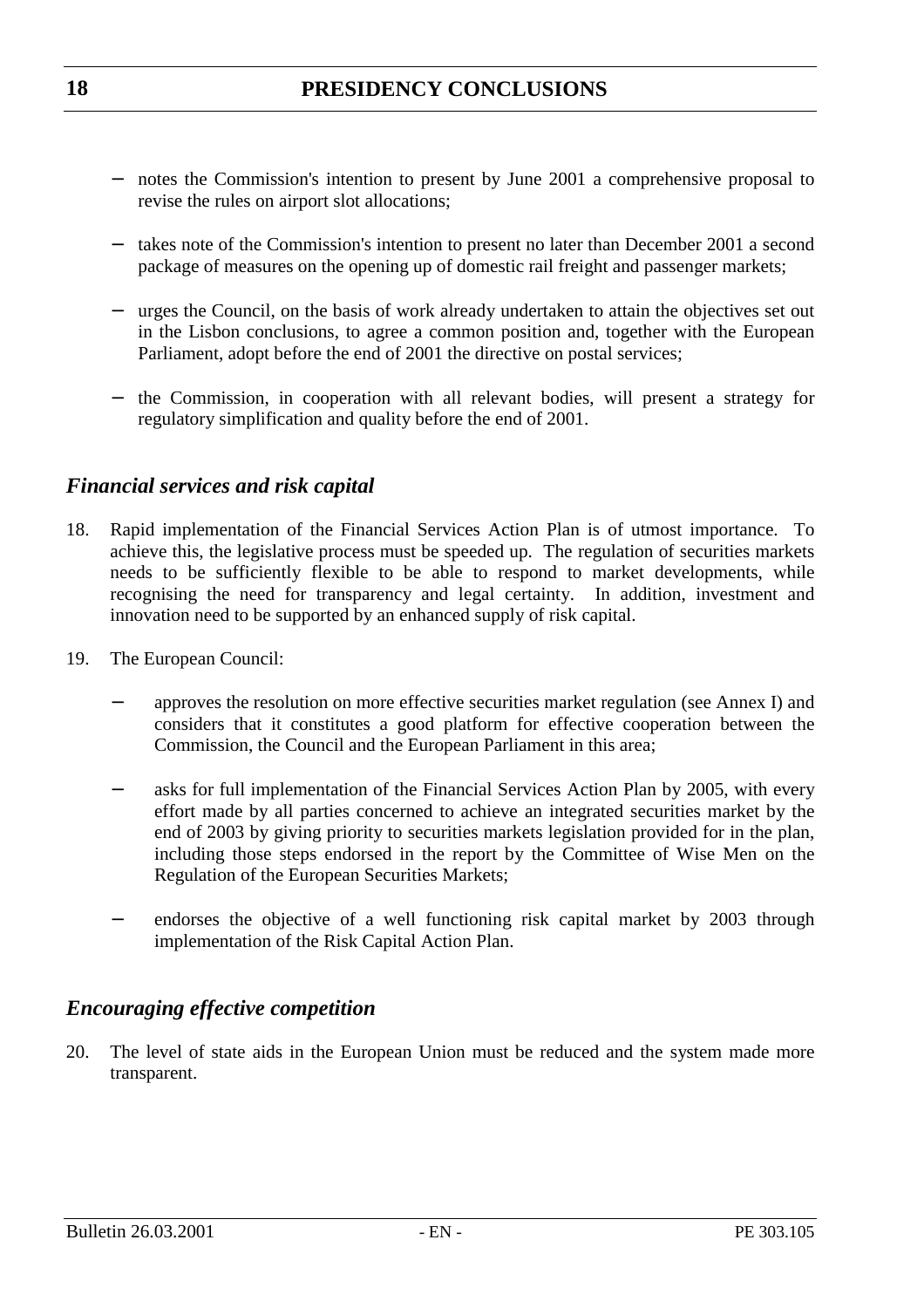#### 21. To that effect:

- the Council and the European Parliament are invited to adopt procurement rules before the end of the year;
- − Member States should demonstrate a downward trend in State aid in relation to GDP by 2003, taking into account the need to redirect aid toward horizontal objectives of common interest, including cohesion objectives;
- the Commission will ensure that a publicly accessible State aids register and Scoreboard are available on line by July 2001 and will clarify how state aid rules will be applied to measures designed to promote risk capital to improve the financial environment for SMEs.

## *Taxation issues*

22. The European Council asks the Council to pursue its work in line with the Feira and Nice European Council conclusions to reach an agreement on the tax package as a whole as soon as possible, and no later than by the end of 2002, according to the parallel timetable for the various parts of the package.

## *Fostering entrepreneurship*

- 23. Entrepreneurship is one of the pillars of the European employment strategy. National action plans as well as Union frameworks such as the multiannual programme for enterprise and entrepreneurship, the charter for small enterprises, micro credits, exchanges of best practices and benchmarking enterprise policy are important instruments helping to create a more favourable environment for business in Europe. Businesses and citizens need a regulatory environment which is clear, simple, effective and workable in a rapidly changing global marketplace. This means consultation on proposed regulation, assessment of the impact of regulations as well as the introduction of schemes for codification and recasting of European legislation and legislation review systems. The public sector should increase efficiency and reduce red tape in order to enhance the productive and innovative capacity of our economies, and i.e. reduce statistical requirements to the core questions of European policy making.
- 24. Member States and the Commission are requested to improve the quality, timeliness and availability of statistical information necessary for benchmarking in commonly agreed areas of crucial importance for enterprise policy. Moreover, the Commission is invited to reflect on the use of quantitative targets in enterprise policy.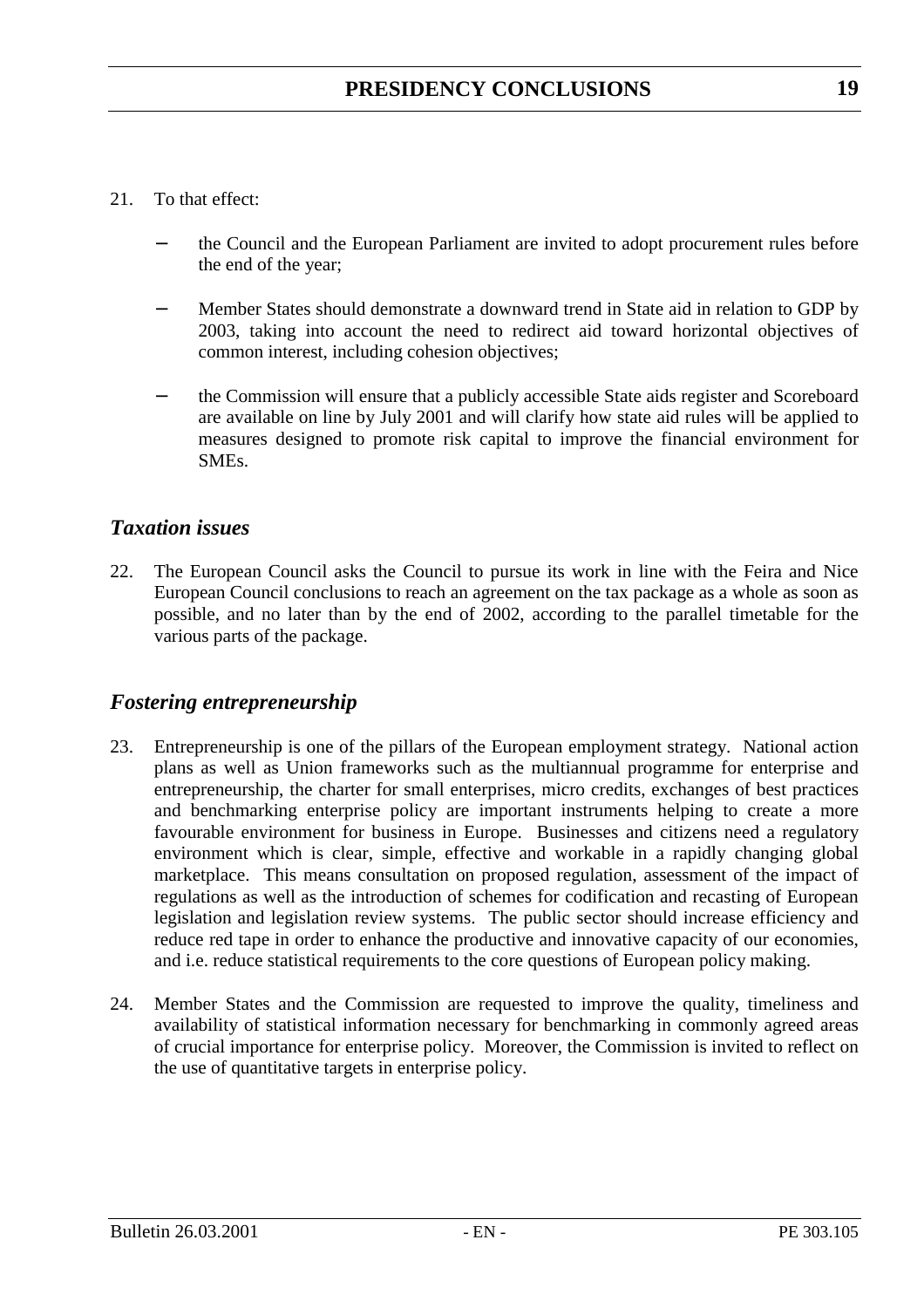## **V. MODERNISING THE EUROPEAN SOCIAL MODEL**

25. A dynamic Union should consist of active welfare states. Well designed and functioning welfare systems should be seen as productive factors by offering security in change. This requires continuous modernisation of the European social model on the basis of the European Social Agenda adopted at Nice which constitutes a framework for social policies for the coming five years.

## *Improving quality in work*

- 26. Regaining full employment not only involves focusing on more jobs, but also on better jobs. Increased efforts should be made to promote a good working environment for all including equal opportunities for the disabled, gender equality, good and flexible work organisation permitting better reconciliation of working and personal life, lifelong learning, health and safety at work, employee involvement and diversity in working life.
- 27. To that end:
	- Member States and the Council, each within their respective competence, will define common approaches to maintaining and improving the quality of work which should be included as a general objective in the 2002 employment guidelines;
	- the Council together with the Commission will develop indicators on quality in work and will make quantitative indicators more accurate, to be presented in time for the Laeken European Council in 2001;
	- the Council, in codecision with the European Parliament, will complete work by the end of the year on updating existing legislation on implementing the principle of equal treatment of men and women as regards access to employment, vocational training and promotion and working conditions;
	- the Council together with the Commission will develop indicators to ensure that there are no discriminatory pay differentials between men and women.

## *Promoting social inclusion*

28. The fight against social exclusion is of utmost importance for the Union. Paid employment for women and men offers the best safeguard against poverty and social exclusion. Those who are unable to work are, however, entitled to effective social protection and should be able to play an active part in society. Active labour market policies promote social inclusion, which combines the pursuit of social objectives with the sustainability of public finances.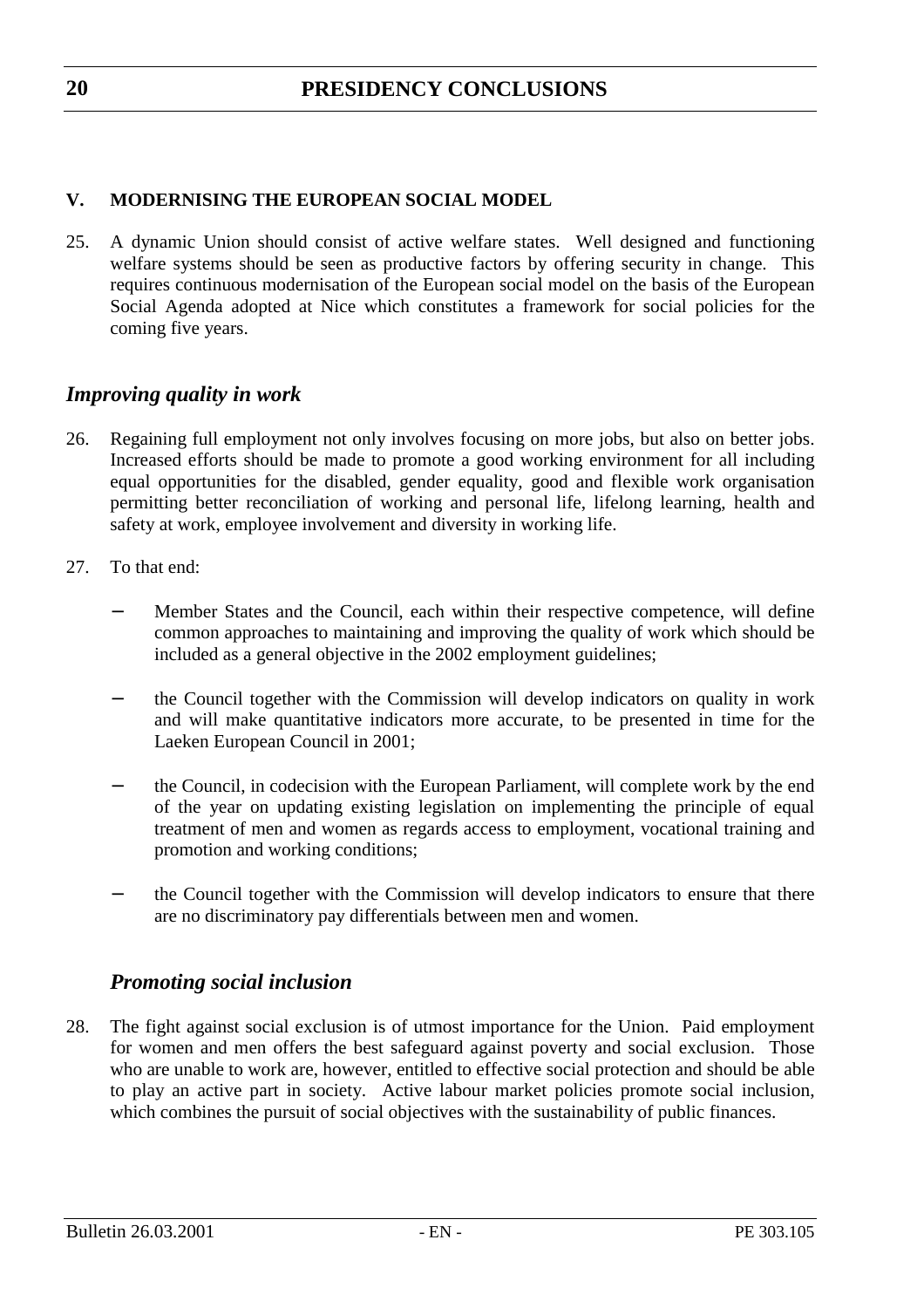Priority should be given by Member States to implementing National Action Plans on combating poverty and social exclusion in order to progress on the basis of the common objectives agreed in Nice, assessed by commonly agreed indicators.

29. The European Council invites the Council and the European Parliament to agree in the course of 2001 on the proposal for a social inclusion programme, and asks the Council to improve monitoring of action in this field by agreeing on indicators for combating social exclusion by the end of the year.

## *Role of the social partners in managing change*

30. The importance of the contribution and commitment of the social partners was underlined during the exchange of views with the Troïka on 22 March. The committed and active involvement of the social partners is essential not only for assessing progress towards the Union's strategic goal, but also in implementing the ongoing reform, the success of which requires commitment from employers and workers at the grass roots. To contribute to this aim, the European Council has endorsed the setting up as soon as possible of the European Observatory for Industrial Change as part of the Dublin Foundation. The European Council would welcome a positive outcome to current negotiations between the social partners on temporary agency work and teleworking.

## *Corporate social responsibility*

31. The European Council welcomes the initiatives taken by businesses to promote corporate social responsibility. The Commission has announced its intention to present in June 2001 a Green Paper on corporate social responsibility and to encourage a wide exchange of ideas with a view to promoting further initiatives in this area.

## *Safe and sustainable social protection systems*

32. The ageing society calls for clear strategies for ensuring the adequacy of pension systems as well as of health care systems and care of the elderly, while at the same time maintaining sustainability of public finances and inter-generational solidarity. Where appropriate, the potential of the open method of coordination should be used to the full, particularly in the field of pensions, taking due account of the principle of subsidiarity. These strategies will be facilitated by the parallel effort to increase labour market participation, productivity and mobility.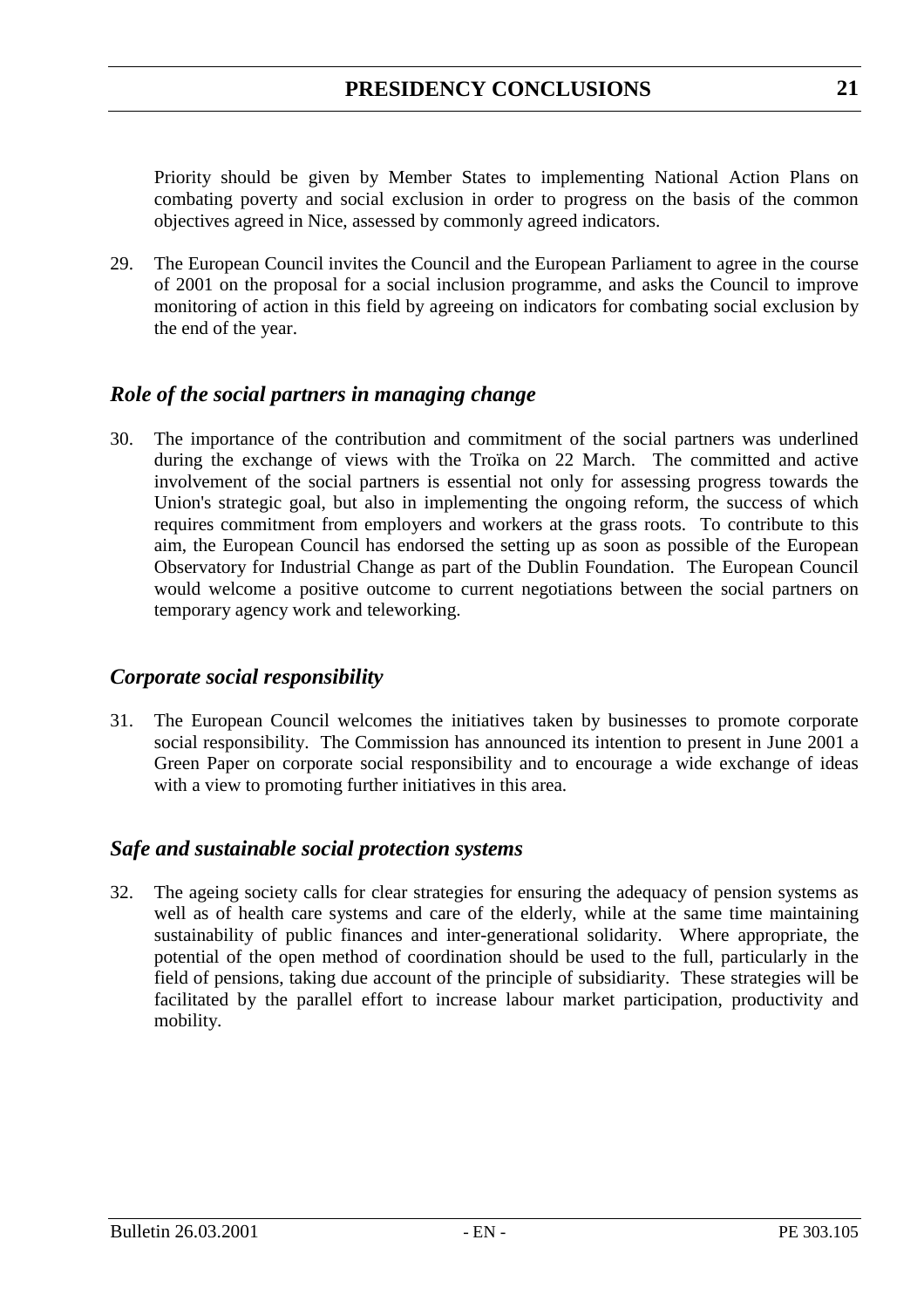- 33. Based on the technical work undertaken at expert level and taking into account all of the above factors, the European Council:
	- asks the Council to present the outcome of the study by the Social Protection Committee that takes into account the work being done by the Economic Policy Committee on the sustainability of pensions systems in time for the Göteborg European Council;
	- notes the Commission's intention to present a communication on the quality and sustainability of pensions in the light of demographic change. It mandates the Social Protection Committee and the Economic Policy Committee to prepare a report for the Council in view of the Spring European Council 2002. A progress report should be submitted by December 2001;
	- invites the Council, by the end of 2001, in the light of a review of options, to agree parameters for the modernisation of Regulation 1408/71 on coordination of social security systems, to enable the Council and the European Parliament to press ahead with its adoption.

## **VI. HARNESSING NEW TECHNOLOGIES**

34. The strategy for an integrated approach to economic and social development includes promoting new technologies by strengthening the Community research and development policy and making particular efforts in new technologies, especially biotechnology.

## *eEurope*

- 35. The shift to a knowledge-based economy is of crucial importance for competitiveness and growth and for building a more inclusive society. Despite real progress since Lisbon in the take-up and use of the Internet by businesses, schools and citizens, Europeans are not yet fully using its potential in key areas such as public services, *e*government or *e*commerce. Wireless Internet and third-generation mobile communication systems will extend that potential. However, the success of the knowledge society also depends on high levels of digital literacy and on creating conditions in areas such as network security and data protection and privacy, in which people have confidence in using new services.
- 36. To that end:
	- the telecoms package should be adopted as soon as possible this year in order to offer the sector a level playing field in which rules are applied in a harmonised manner across the Union;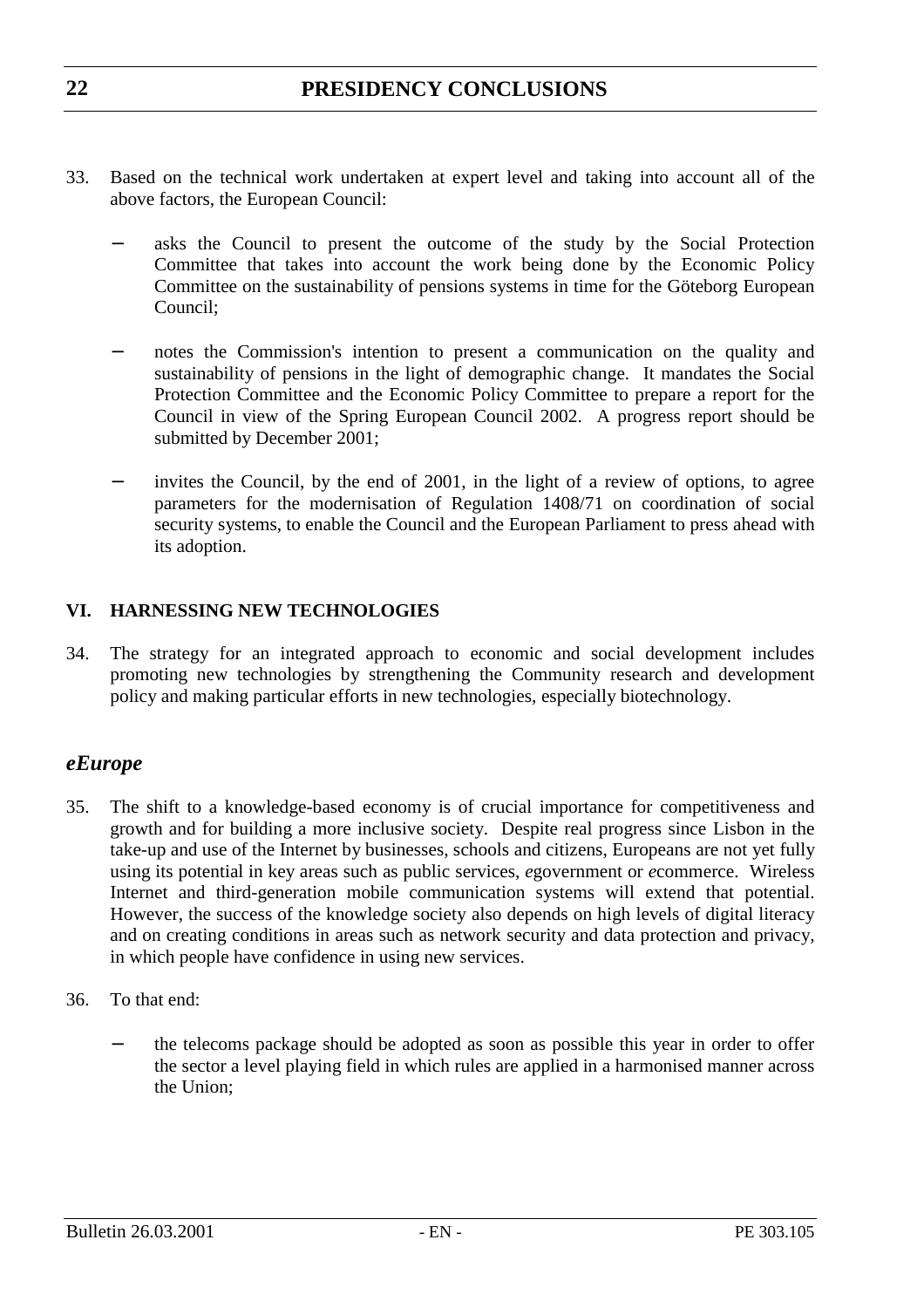- the Commission will work together with the Council towards a supportive policy framework for third-generation mobile communications within the Union, including agreement on a regulatory framework for radio spectrum policy as well as broadband networks. The Commission is also invited to examine the effect of third-generation licensing on European competitiveness and the advancement of the ICT field;
- the Commission will work together with the Council in order to contribute to an enabling environment for wireless Europe by ensuring a high level of research effort for future wireless technologies, encouraging a gradual roll-out of next generation Internet (IPv6), and securing the right conditions for the creation of European multilingual content for wireless services;
- − legislation on the distance marketing of financial services, the application of VAT to electronic commerce and the use of electronic invoicing for VAT purposes will be adopted before the end of the year;
- the Council will take the necessary measures together with the Commission to ensure that the *.EU* top-level domain is available to users as soon as possible;
- the Council together with the Commission will develop a comprehensive strategy on security of electronic networks including practical implementing action. This should be presented in time for the Göteborg European Council.
- 37. Furthermore, the Commission has announced its intention to propose before the end of the year additional targets for connecting schools to the Internet, to present a communication promoting on-line dispute resolution systems and to support *e*Schola, a Europe-wide action to promote the use of new technologies and develop online school twinning. The European Council notes the interest shown by candidate States in *e*Europe 2002 and looks forward to the Action Plan they will present at the Göteborg European Council setting out how they will embrace these objectives.

## *Research and innovation*

38. Europe must do more to harness research, finance and business talent to ensure that European ideas reach the European market place first. The Sixth Research Framework Programme should therefore make full use of the new instruments among others for promoting a network of excellence, integrated projects and the joint implementation of national programmes within its focused set of priorities, taking into account *inter alia* the need to reinforce cohesion and small and medium-sized enterprises.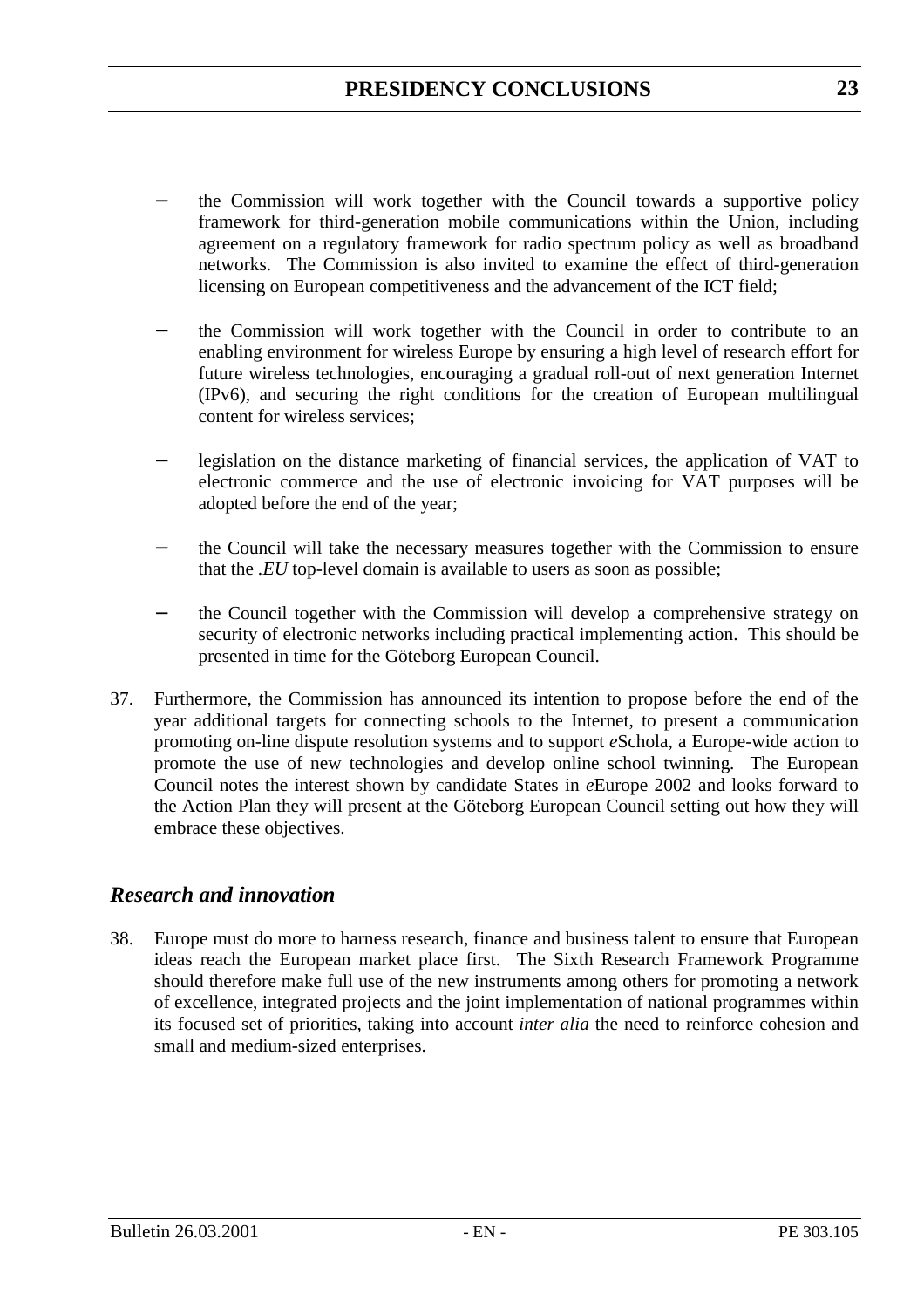- 39. To that end:
	- the Council is invited to adopt in codecision with the European Parliament the sixth Community Research Framework Programme by June 2002;
	- the Council is invited to examine a specific strategy for mobility within the European Research Area on the basis of the proposal announced by the Commission;
	- the Council is invited to consider ways in which Member States' ideas for, and experience of, boosting R&D through economic incentives could be shared;
	- the EIB is invited to further step up its support for R&D activities.
- 40. The Commission intends to present by June 2001 the first European Innovation Scoreboard. Before the end of the year it will present proposals to promote a more interactive dialogue with the public on issues of science and technology, the first results of benchmarking of research in the EU and a map of research excellence, as well as renewing the framework for State aid for research.
- 41. The European Council welcomes the continued implementation of the EIB's Innovation 2000 Initiative and, in particular, the commitment to extend it to candidate countries.
- 42. The European Council recalls the importance of launching the Galileo satellite navigation programme without delay. In conformity with the Cologne and Nice conclusions, the private sector is required to take up the challenge with regard to participation in and financing of the project through a binding commitment for the deployment phase. The European Council notes that the private sector is ready to supplement the public budgets for the development phase. The European Council invites the Council to define the arrangements necessary for launching the next phase of the project, including establishing a single and efficient management structure before the end of 2001, be it a joint undertaking under Article 171 of the Treaty, an agency or any other suitable body.

## *Frontier technologies, especially biotechnology*

- 43. The ability of EU businesses to embrace technologies will depend on factors such as research, entrepreneurship, a regulatory framework encouraging innovation and risk-taking, including community wide industrial property protection at globally competitive costs, and the availability of willing investors, particularly at an early stage.
- 44. To that end:
	- the European Council expresses its concern at the lack of progress on the Community patent and the utility model and urges the Council and the Commission to speed up work in accordance with the Lisbon and Feira conclusions and in full compliance with the existing legislative framework;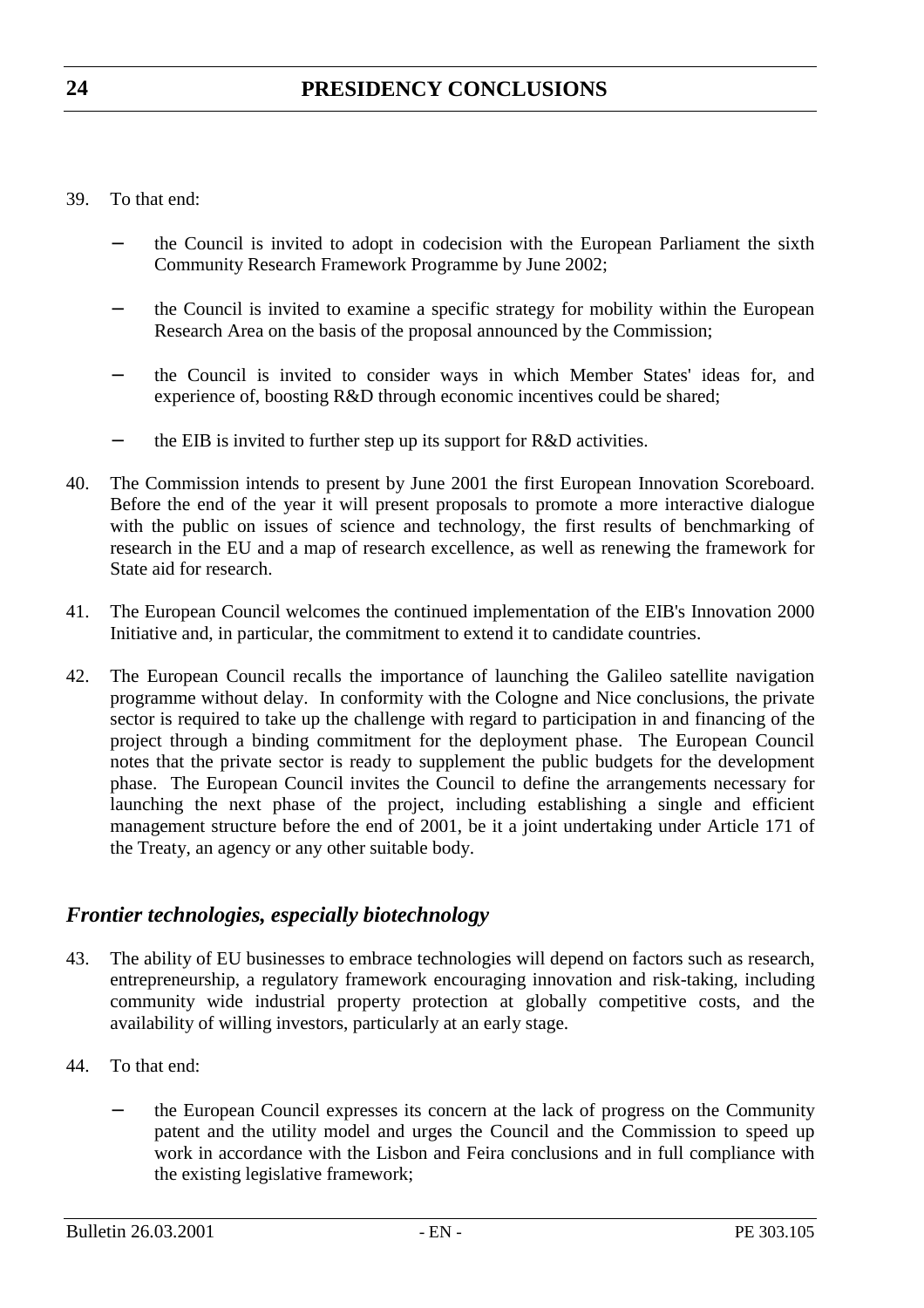the Commission, together with the Council, will examine measures required to utilise the full potential of biotechnology and strengthen the European biotechnology sector's competitiveness in order to match leading competitors while ensuring that those developments occur in a manner which is healthy and safe for consumers and the environment, and consistent with common fundamental values and ethical principles.

#### **VII. THE BROAD ECONOMIC POLICY GUIDELINES**

- 45. The Broad Economic Policy Guidelines are at the centre of economic policy coordination and provide the framework for overall policy orientations. The European Council endorses the views set out in the Key Issues Paper on the Broad Economic Policy Guidelines and welcomes the report on the contributions of public finances to growth and employment. The European Council invites the ECOFIN Council and the Commission to take due account of the Stockholm European Council conclusions when preparing the draft for the 2001 Broad Economic Policy Guidelines.
- 46. The less favourable external economic environment will influence growth also in the Union. However, the EU economy stands stronger than in the past. Budgetary policies should continue to be geared to achieving public finances close to balance or in surplus. Furthermore, they should be guided by the need to avoid policies that lead to exacerbated swings in economic activity and unsustainable structural balances. This is supporting price stability and allowing monetary conditions conducive to economic growth and continued employment creation.
- 47. The Council should regularly review the long-term sustainability of public finances, including the expected strains caused by the demographic changes ahead. This should be done both under the guidelines and in the context of stability and convergence programmes. Higher employment rates must be promoted, especially for women and older workers. Ambitious policies to reduce the debt burden at a faster pace should be pursued to ensure fiscal sustainability. Public pensions, health care and programmes providing care for the elderly should be reviewed, and when necessary reformed by Member States, while upholding intergenerational solidarity.
- 48. The forthcoming guidelines should also integrate the promotion of sustainable development.
- 49. The European Council notes the need to make further progress in harmonising available economic statistics.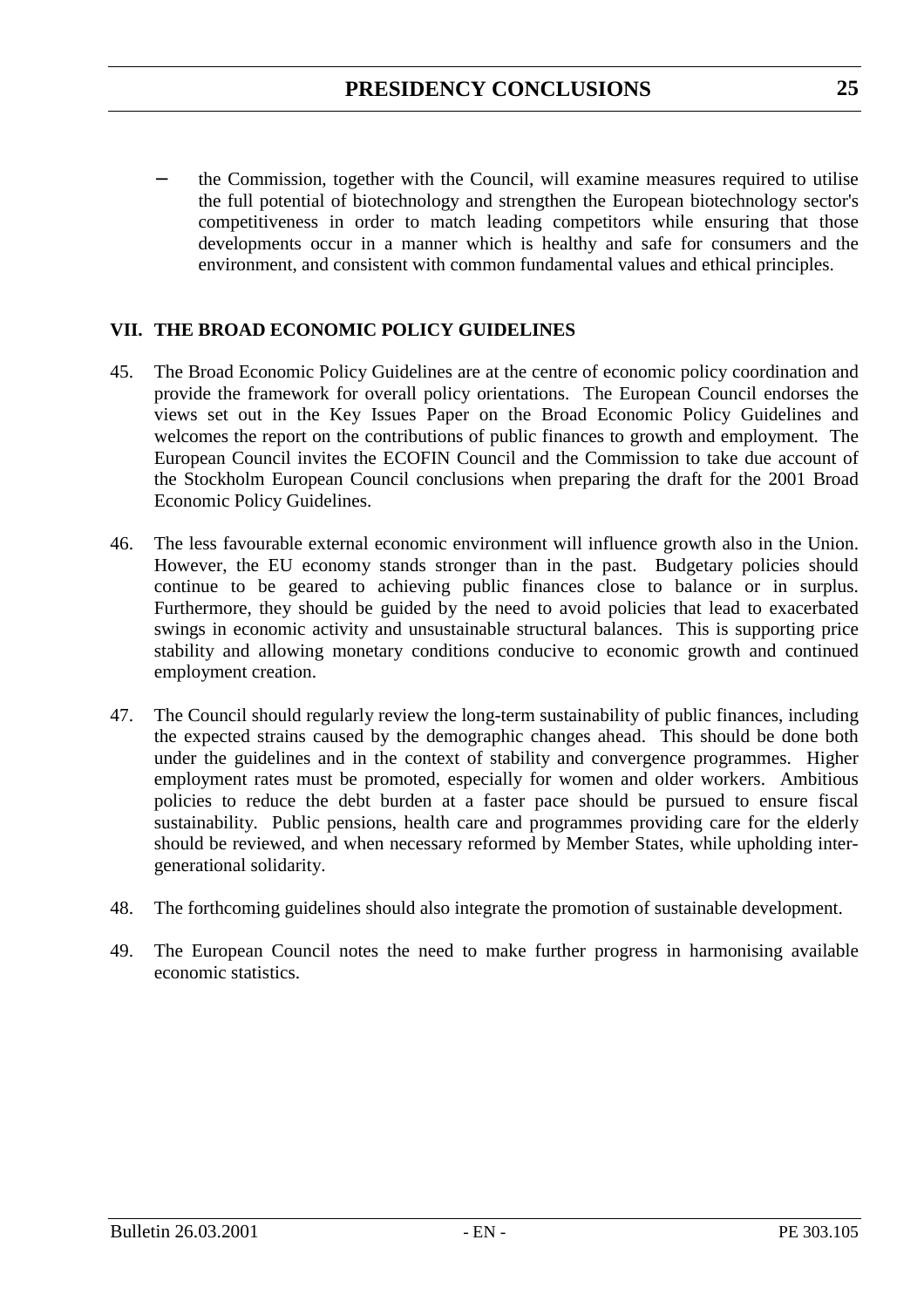## **VIII. FROM STOCKHOLM TO GÖTEBORG: CONTINUING TO IMPROVE THE PROCESS**

- 50. Lisbon has successfully integrated economic and social matters. The sustainable development strategy, including the environmental dimension, to be adopted at the Göteborg European Council in June will complete and build on the political commitment under the Lisbon strategy. All dimensions of sustainable development should be reviewed in the context of the annual Spring European Council.
- 51. The European Council will accordingly review at its Spring meeting in 2002:
	- − progress in integrating the sustainable development aims into the Lisbon strategy;
	- the contribution that the environment technology sector can make to promoting growth and employment.
- 52. The European Council asks the Commission in its evaluation of the Luxembourg process to examine the possibility of improving coordination of this process with the preparatory work leading to its Spring meeting. Also aiming at streamlining procedures, the European Council endorses the Commission's intention to ensure that its annual synthesis report integrates the main elements of the other contributions, including those emerging from requests for joint Council and Commission reports to be presented to the Spring European Council. This synthesis report, including the scoreboard on the follow-up of the Social Agenda, will be made available by the end of January at the latest and will constitute the principal basis for the Council's preparatory work. For its part, in order to ensure consistency, the European Council will concentrate its guidance and political impetus on economic and social matters at its Spring meeting.

## **PART II**

## **IX. SITUATION IN THE AGRICULTURAL SECTOR**

53. The European Council expresses its concern about the severity of the situation in the agricultural sector and its solidarity with farmers and others in rural communities. It welcomes and stresses the importance of effective cooperation among national authorities and endorses the thorough measures being taken by the Council, the Commission and the Member States. It is determined to contain and ultimately eradicate foot-and-mouth disease and BSE. What has occurred underlines the importance of having a food chain which is safe and sustainable in order to restore consumer confidence. It urges third countries to lift measures taken which are not proportionate to either the extent of the problem or to the precautionary principle. The European Council stresses that Community measures need to respect the financial perspective.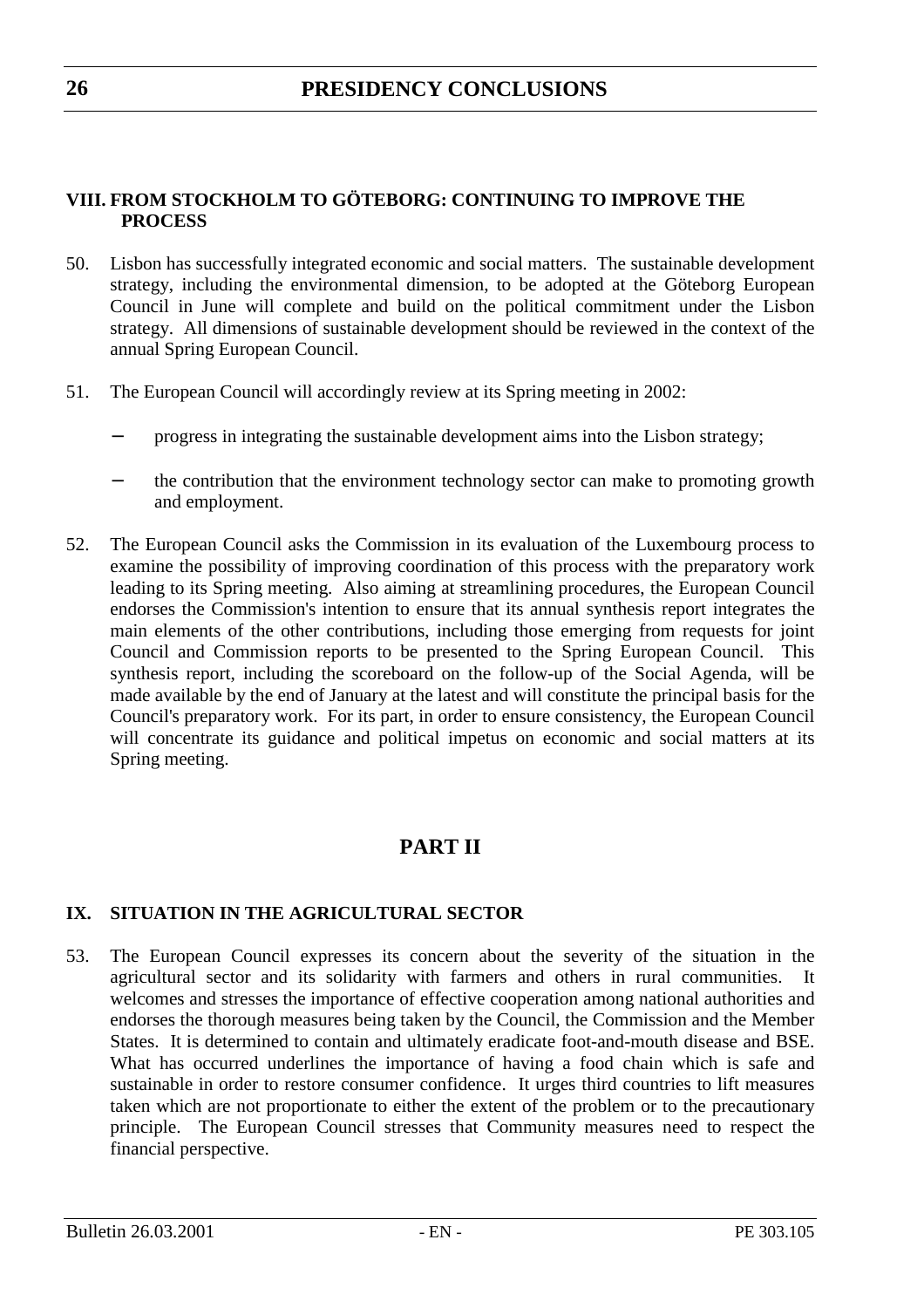54. The European Council invites the Council and the European Parliament to ensure that the decision on the establishment of a European Food Authority is taken before the end of this year.

## **X. EXTERNAL RELATIONS**

#### *Russia*

- 55. The presence of President Putin in Stockholm was a demonstration of the importance of the Union's strategic partnership with Russia. This partnership should be further developed to make full use of the Partnership and Cooperation Agreement and in accordance with the Union's Common Strategy. The dialogue in the field of energy is on track. The potential of the Northern Dimension was recognised in this context. The European Council welcomes the Commission's communication on Kaliningrad as a very useful basis for consultations on this subject. It agrees also to develop the political and security dialogue with Russia. The extensive reform programme to modernise the Russian economy and improve conditions for trade and investment was discussed with President Putin. The Union will continue to support such reforms which will also benefit from the new opportunities for cooperation between the Union and Russia as a result of the Union's strategic objective agreed at Lisbon.
- 56. The European Council underlines that a genuine partnership must be based on common values. It reiterates its strong concerns over the situation in Chechnya and stresses the need for a political solution of the conflict as a matter of urgency.
- 57. WTO accession is essential for integrating Russia further into the world economy and promoting a favourable investment climate in Russia. The European Union supports Russia in its efforts to meet the necessary requirements for WTO membership and it expects Russia to undertake fully the necessary commitments. It looks forward to the high-level conference on Russia and the WTO under the auspices of the Presidency and the Commission in Moscow on 30 March.
- 58. To promote a continued development in economic and trade relations with Russia, the European Council reaffirms the need for appropriate measures to urgently resolve longstanding trade disputes, notably concerning Trans-Siberian overflights.
- 59. The European Council agrees that the Union should open up EIB lending for selected environmental projects, according to the specific criteria decided by the Council.
- 60. The European Council welcomes the significant progress achieved in the negotiation of the Agreement on the Multilateral Nuclear Environmental Programme in the Russian Federation and calls on the parties concerned to intensify their efforts to conclude the Agreement by the EU-Russia Summit in mid-May.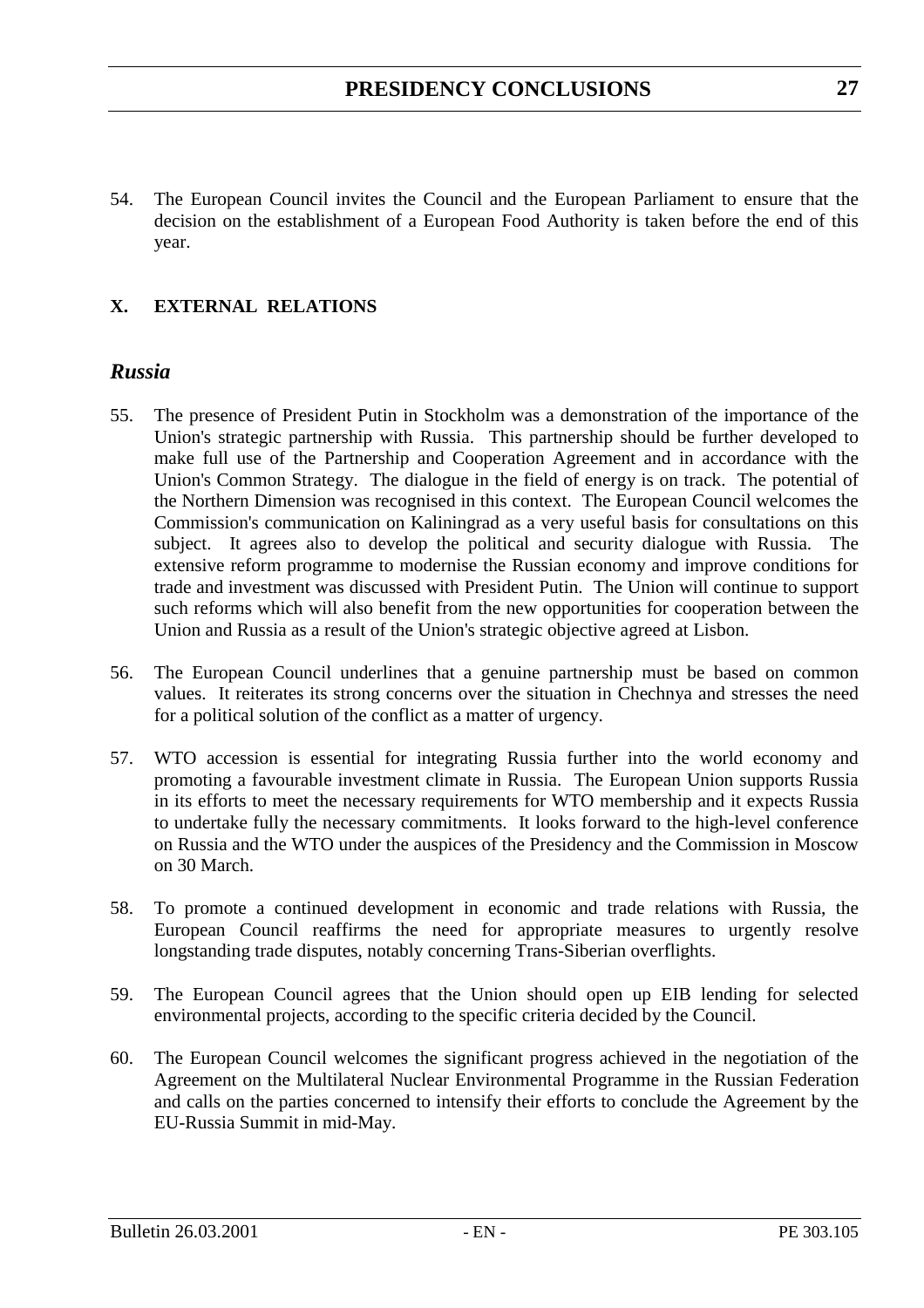61. The European Council welcomes the upcoming 300th anniversary of St Petersburg, "Russia's window to Europe". The Union is willing to contribute to the celebrations, which will represent an excellent opportunity to highlight the close links, past and present, between Russia and the Member States of the European Union.

## *World Trade Organisation*

62. An open and strong system of multilateral trade rules provides the best basis for enhancing the contribution of external trade to the Union's strategic goal. The Community should pursue its active role in order to achieve consensus on the launch of a new inclusive round of multilateral trade negotiations in the WTO framework at the 4th WTO Ministerial Conference in Doha scheduled for November 2001. This new round should respond to the interests of all WTO members, in particular developing countries, and should be prepared in a transparent and inclusive manner taking into account the need for a dialogue with civil society.

## *Middle East Peace Process*

- 63. The European Council, recalling its March 1999 declaration at Berlin, reaffirms the Union's determination to make its contribution to peace, stability and future prosperity in the Middle East. As an immediate step, in order to avoid economic and institutional collapse in the Palestinian territories, it calls on other international donors urgently to join the European Union in pledging funding in support of the Palestinian budget. To the same end, Israel must lift closures and pay overdue revenues and the Palestinian Authority must adopt without delay an austerity budget and take effective measures against corruption and towards more democratic transparency.
- 64. The Union will work with the parties, as well as with the United States and other international actors, in seeking a way forward which will see an end to the violence and the resumption of negotiations for an agreement in the framework of United Nations Security Council Resolutions 242 and 338. To that end, it invites High Representative Javier Solana to remain in close touch with all the parties involved and to report in full association with the Commission at the latest by the Göteborg European Council on how the European Union can play an enhanced role in promoting the resumption of the peace process.

## *Western Balkans*

65. The European Council reiterates the European Union's strong and continued commitment to stability and peace in the region, which remains a strategic priority for the Union. It recalls its firm attachment to the principles of inviolability of borders and territorial integrity of the countries of the region.

**28**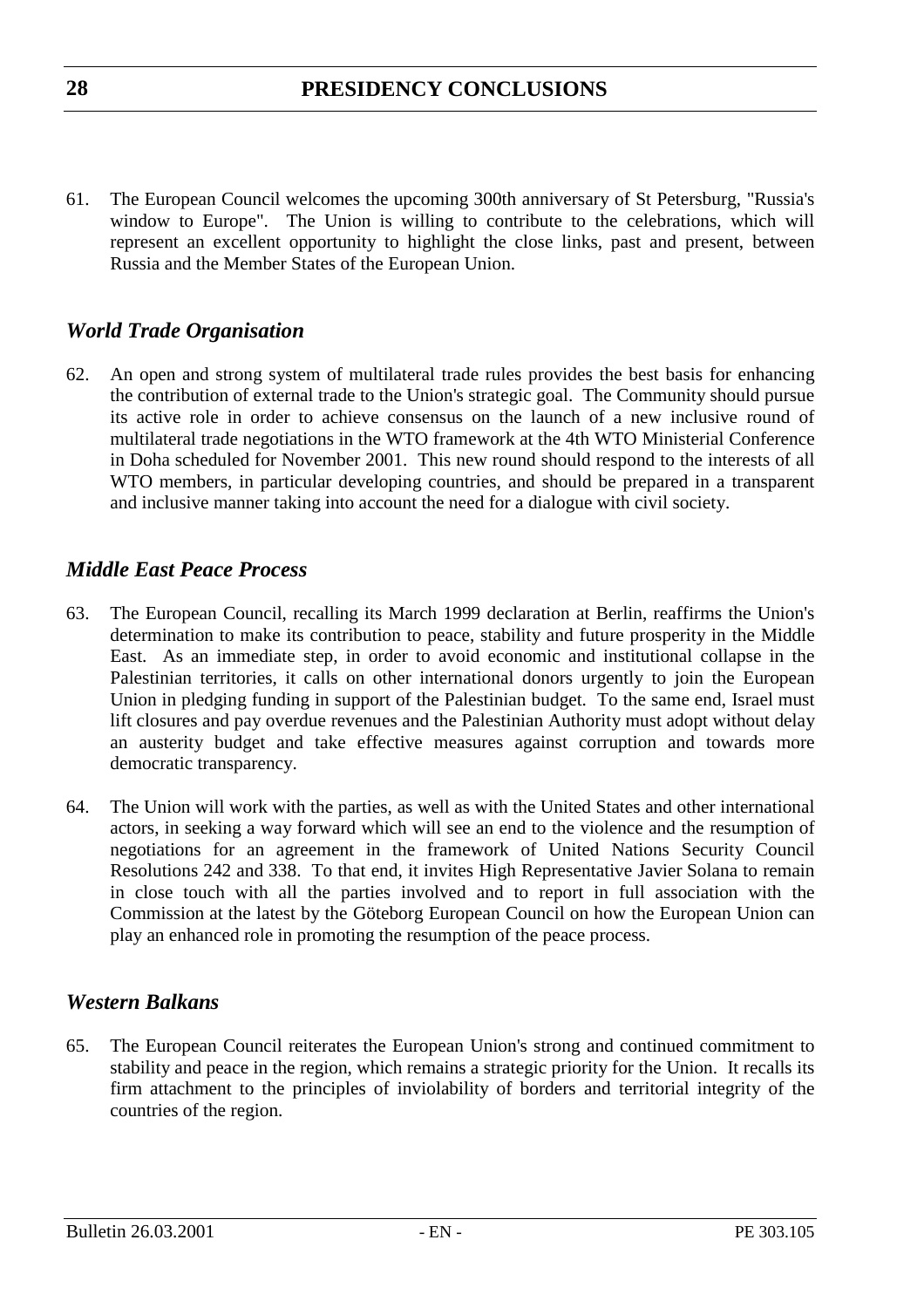- 66. After meeting President Trajkovski, the European Council adopted a declaration on the situation in the former Yugoslav Republic of Macedonia (see Annex III). It invites the High Representative, Javier Solana, to follow the situation in the region, to stay in close touch with the leaders and, in consultation with the Commission, to make recommendations to the Council.
- 67. The European Council expresses its appreciation for the readiness of the FRY and Serbian authorities to resolve the conflict in Southern Serbia peacefully and welcomes the start of talks in the framework of the Covic plan to reach a negotiated settlement. The European Council confirms the EU's readiness to assist this process and notes in particular the role played by an increased EUMM presence in the area. In this context the European Council also calls on all parties to undertake real confidence building measures to defuse tensions in the area, including the release of all Kosovo Albanian political prisoners.
- 68. The European Council calls on Montenegro and the FRY/Serbian authorities to agree on new constitutional arrangements within a federal framework through an open and democratic process in order to contribute to stability in the region.
- 69. The European Council calls on the new government in Bosnia and Herzegovina to increase its reform efforts in order to fulfil by mid-2001 all the conditions set out in the EU "road map". It underlines that the citizens of Bosnia and Herzegovina can only move towards European integration in the framework of a unified state.
- 70. Building on the outcome of the Zagreb Summit, which offers to all countries the prospect of accession, the European Council recalls the importance of regional cooperation, including on justice and home affairs matters. It notes in particular the need for concrete action to assist the Balkans in dealing with illegal migration through the region. The Stabilisation and Association Process remains the main instrument to further the process of moving closer to European structures. The European Council recalls also in this regard the important contribution by the Stability Pact, as well as of other regional initiatives.
- 71. The Council welcomes the progress which is being made across the region in bringing individuals to account for abuses of power and criminal offences which were committed under the cover of previous undemocratic regimes. Living up to the Union's political and economic conditionality is an essential part of the Stabilisation and Association Process. This includes full cooperation with the International Criminal Tribunal for the former Yugoslavia (ICTY).

## *Korean peninsula*

72. The European Council stands ready to contribute further to reducing tension between the two Koreas and has agreed to enhance the role of the Union in support of peace, security and freedom on the Korean peninsula. It hopes that there will be early results, including through a second inter-Korean Summit and implementation of the Joint Declaration. The President of the European Council will visit Pyongyang and Seoul for talks with Presidents Kim Jong-il and Kim Dae Jung on the full range of issues of concern to them and to the Union in accordance with the four elements adopted by the Council on 20 November 2000.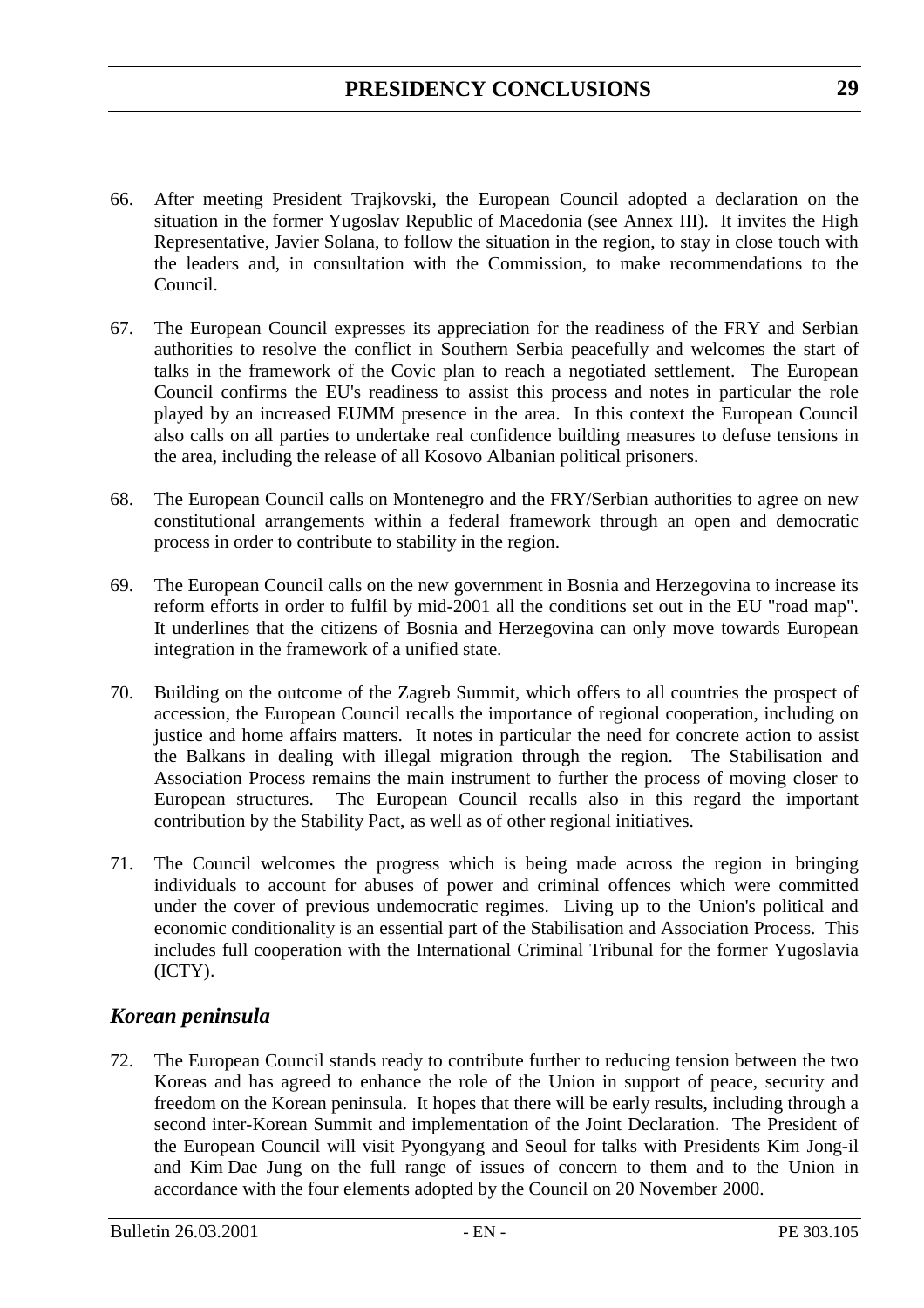## **PRESIDENCY CONCLUSIONS**

## *Climate change*

73. The European Council approved the Declaration on climate change in Annex II.

**ooOOoo**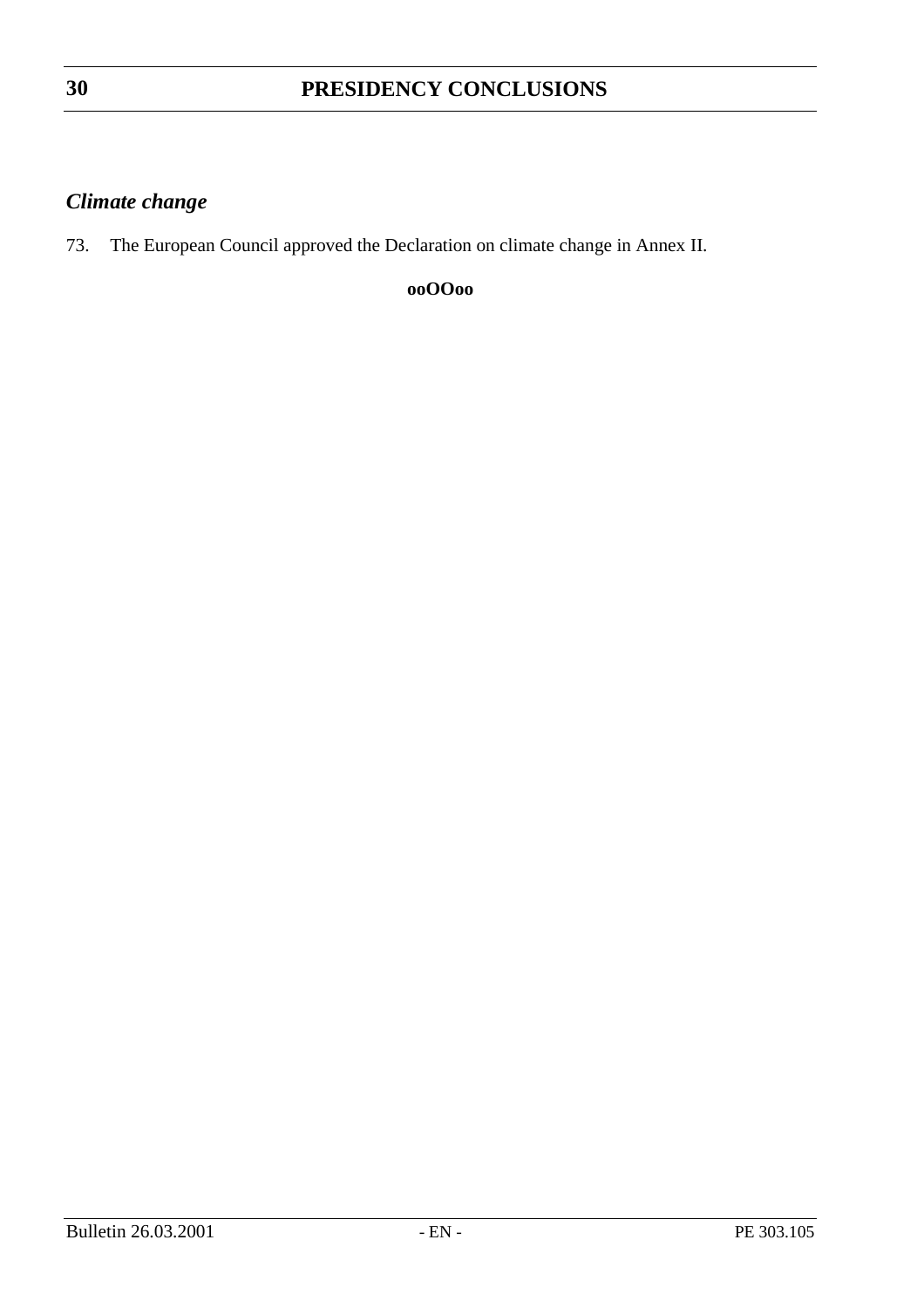## **EUROPEAN COUNCIL STOCKHOLM**

## **CONCLUSIONS OF THE PRESIDENCY**

**23 - 24 March 2001**

# **ANNEXES**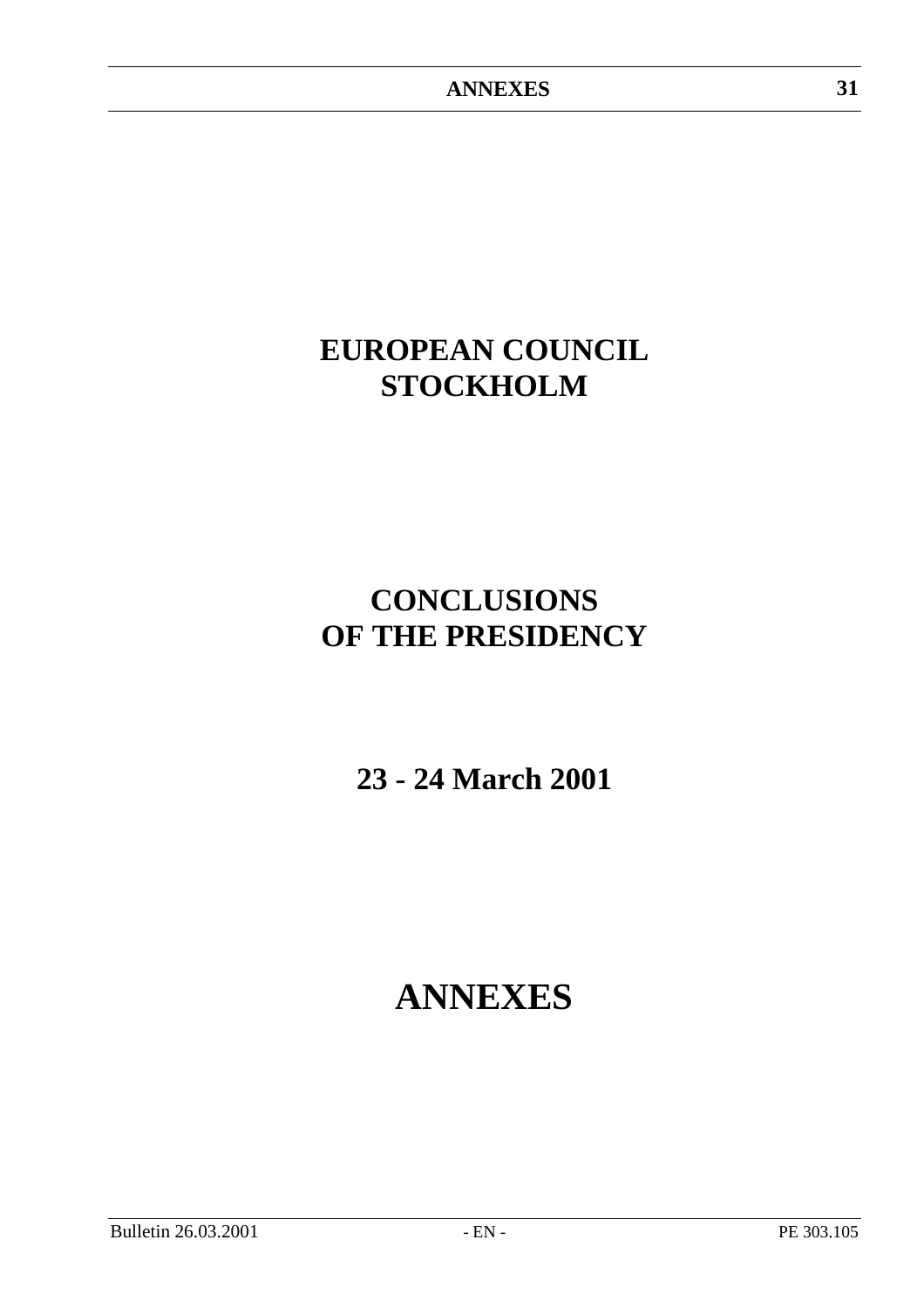#### **ANNEXES**

| <b>Annex I</b> | <b>European Council Resolution on More Effective</b>               |
|----------------|--------------------------------------------------------------------|
|                | <b>Securities Market Regulation in the European Union </b> Page 35 |

**Annex II European Council Declaration on Climate Change ..........................***Page 39*

|--|--|--|--|--|--|

**Annex IV Documents submitted to the Stockholm European Council ............***Page 43*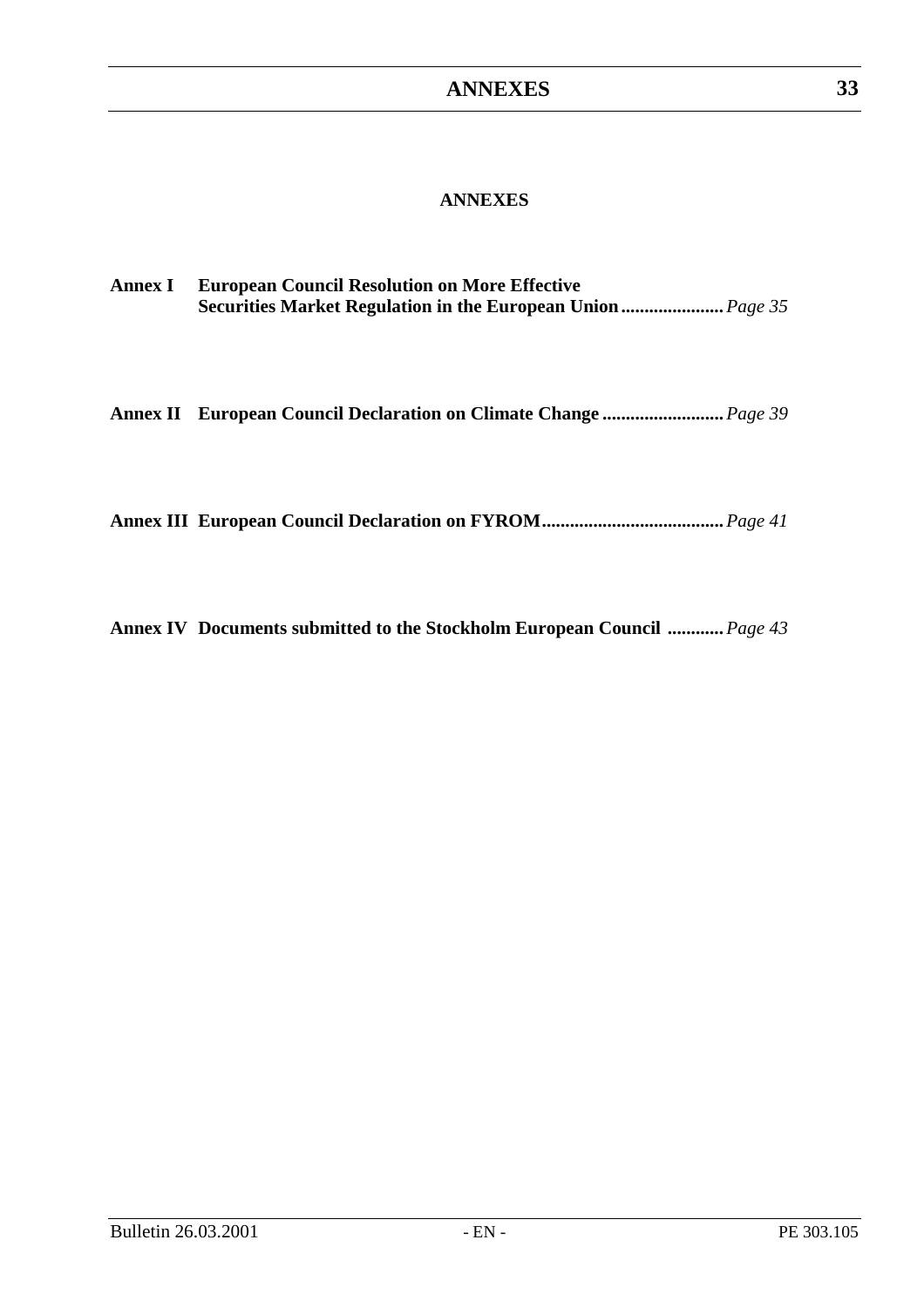## **ANNEX I**

**35**

#### **RESOLUTION OF THE EUROPEAN COUNCIL ON MORE EFFECTIVE SECURITIES MARKET REGULATION IN THE EUROPEAN UNION**

#### **STOCKHOLM, 23 MARCH 2001**

#### THE EUROPEAN COUNCIL CONSIDERS THAT:

Financial markets play a crucial role in the overall economy of the European Union. Rapid implementation of the prioritised Financial Services Action Plan is therefore of utmost importance. The creation of a dynamic and efficient European Securities Market is an essential element of this strategy.

Every effort should be made by all parties concerned to implement key steps for achieving an integrated securities market by the end of 2003, including notably the priorities set out in the report by the Committee of Wise Men on the Regulation of European Securities Markets, and recognising also the need for further convergence of supervisory practices and regulatory standards.

To achieve this the legislative process must be speeded up. The regulation of securities markets needs to be sufficiently flexible to be able to respond to market developments and to ensure that the European Union is competitive and can adapt to new market practices and regulatory standards, while respecting the requirements of transparency and legal certainty.

This can and must be achieved whilst fully respecting the Treaty provisions, the prerogatives of the institutions concerned and the current institutional balance.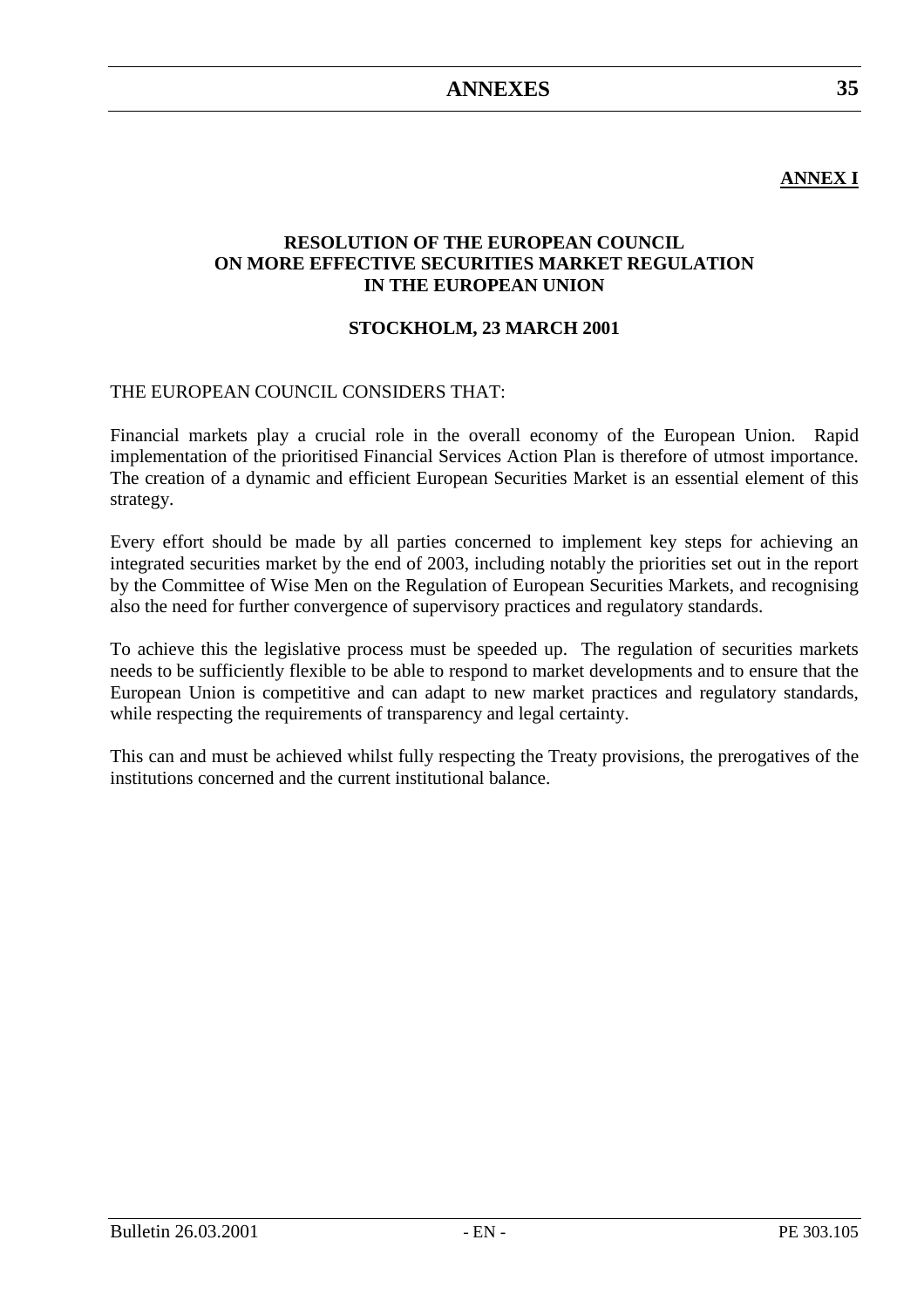### THE EUROPEAN COUNCIL HAS THEREFORE RESOLVED AS FOLLOWS:

- 1. The European Council welcomes the report of the Committee of Wise Men on the Regulation of European Securities Markets. The proposed four-level approach (framework principles, implementing measures, co-operation and enforcement) should be implemented to make the regulatory process for European Union securities legislation more effective and transparent, thus improving the quality of the legislative measures proposed. This process should take full account of the conceptual framework of overarching principles set out in the report.
- 2. The Commission is invited to make use of early, broad and systematic consultation with the institutions and all interested parties in the securities area, in particular strengthening its dialogue with consumers and market practitioners.

The Commission is asked, without prejudice to its right of initiative, to give the Council and the European Parliament an opportunity to comment at an early stage, for the purpose of improving the efficiency of the process, on the distinction between the essential elements and the supplementary and technical provisions.

3. The split between framework principles (level 1) and implementing measures (level 2) should be determined on a case-by-case basis in a clear and transparent way. The split shall be decided by the European Parliament and the Council on the basis of the Commission's proposals. The Commission is invited, when it presents its proposals, to give indications as to what kind of implementing measures is foreseen. All parties would then know in advance the precise scope and purpose of the provisions pertaining to each of those levels. All institutions involved need to respect the basic conditions of the split-level approach.

Level 2 implementing measures should be used more frequently, to ensure that technical provisions can be kept up to date with market and supervisory developments. Deadlines should be set for all stages of level 2 work.

In formulating its proposals, the Commission is invited to consider more frequent use of Regulations where this would both be legally possible and would help to speed up the legislative process. The European Council takes a positive view of the possibility within the co-decision procedure of allowing for speedy adoption of acts (fast track procedure).

- 4. The European Council welcomes the intention of the Commission immediately to establish a Securities Committee of high level officials from Member States, chaired by the Commission. The Securities Committee, acting in its advisory capacity, should be consulted on policy issues, in particular, but not only, for the kind of measures the Commission might propose at level 1.
- 5. Subject to specific legislative acts proposed by the Commission and adopted by the European Parliament and the Council, the Securities Committee should also function as a regulatory committee in accordance with the 1999 Decision on comitology to assist the Commission when it takes decisions on implementing measures under Article 202 of the EC Treaty.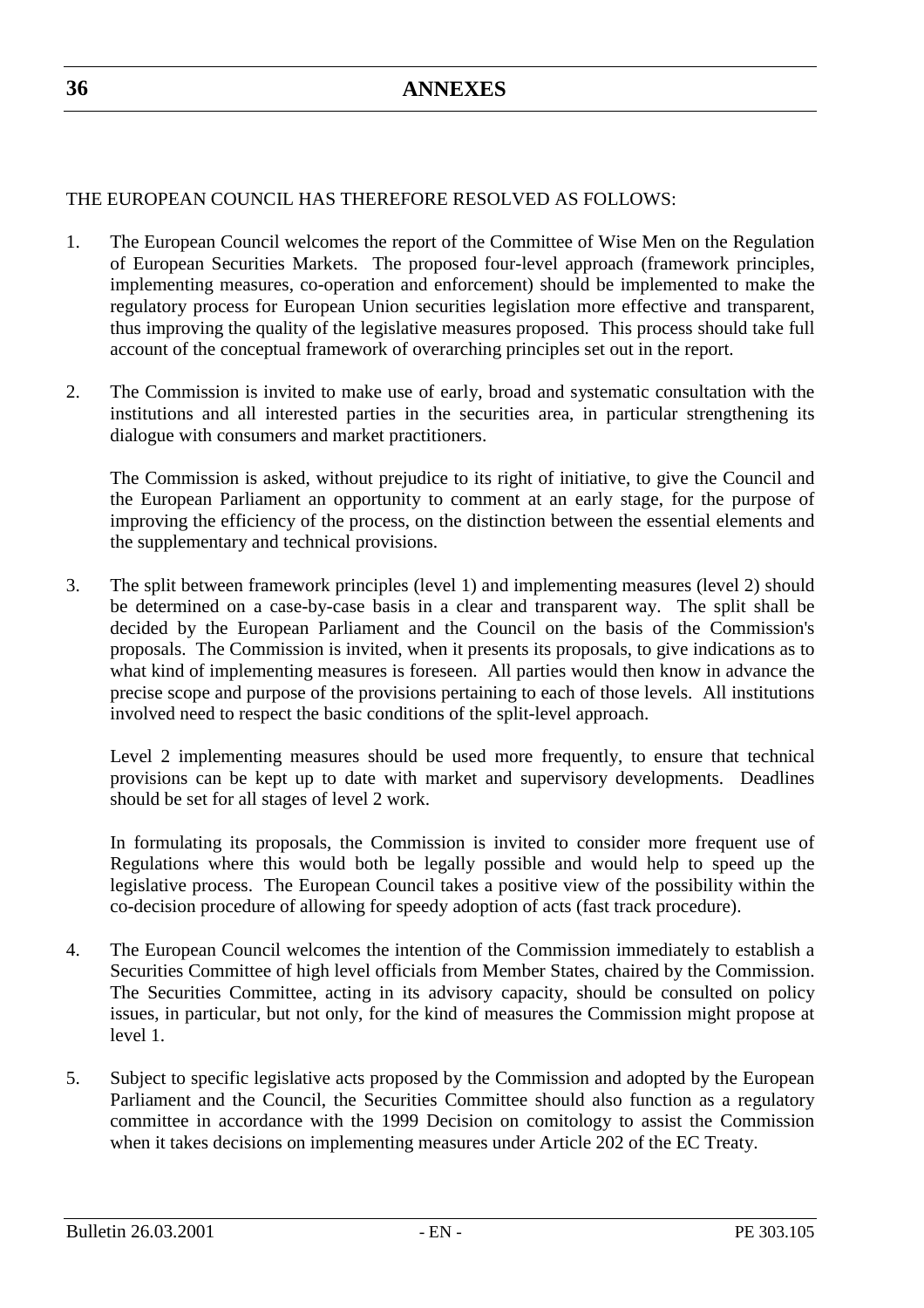The European Parliament will be informed on a regular basis by the Commission of the Securities Committee's proceedings, when this committee is acting under the regulatory procedure, and receive all relevant documents. If the European Parliament resolves that the draft measures submitted by the Commission exceed the implementing powers provided for in the framework legislation, the Commission commits itself to expeditiously re-examine those draft measures, taking the utmost account of the Parliament's position and stating its reasons for the action it intends to take.

The European Council notes that within the framework of the comitology decision of 28 June 1999, the Commission has committed itself, in order to find a balanced solution for those cases of implementing measures in the field of securities markets acknowledged in the light of discussions to be particularly sensitive, to avoid going against predominant views which might emerge within the Council, as to the appropriateness of such measures. This commitment shall not constitute a precedent.

6. The European Council welcomes the intention of the Commission to formally establish an independent Regulators Committee, as proposed in the report of the Committee of Wise Men. It should be chaired by a representative of a national supervisory authority. It should set out its own operational arrangements and maintain close operational links with the Commission and Securities Committee.It will act as an advisory group to assist the Commission in particular in its preparation of draft implementing measures (level 2). Each Member State will designate a senior representative from the competent authorities in the securities field to participate in the meetings of the Regulators Committee.

It should consult extensively, in an open and transparent manner, as set out in the final report of the Committee of Wise Men and should have the confidence of market participants.

National regulators and the Regulators Committee should also play an important role in the transposition process (level 3) by securing more effective co-operation between supervisory authorities, carrying out peer reviews and promoting best practice, so as to ensure more consistent and timely implementation of Community legislation in the Member States.

The European Council welcomes the intention of the Commission and the Member States to strengthen enforcement of Community law (level 4).

- 7. An inter-institutional monitoring system should be set up to assess the progress made on implementing these proposals to secure a more effective securities market regulatory system, identifying the bottlenecks. Regular reports shall be made to the institutions as part of this monitoring process.
- 8. The new regulatory structure should be operational from the beginning of 2002 at the latest and there shall be a full and open review in 2004.

\_\_\_\_\_\_\_\_\_\_\_\_\_\_\_\_\_\_\_\_\_\_\_\_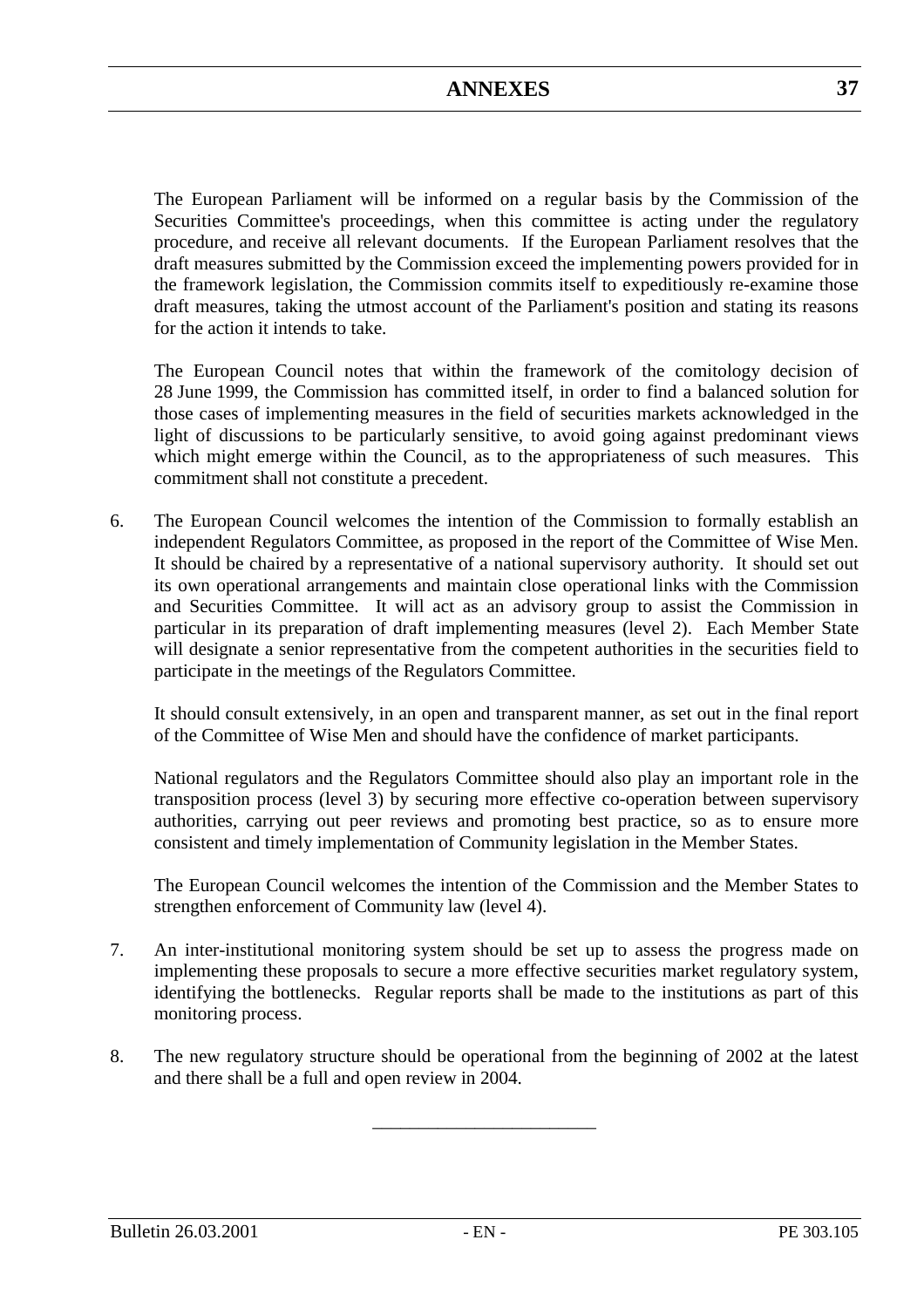## **ANNEX II**

#### **EUROPEAN COUNCIL DECLARATION ON CLIMATE CHANGE**

The European Council, recognising climate change as a global threat to future well-being and economic progress, recalls the necessity of efficient international action to reduce emissions. It reaffirms its strong commitment to the Kyoto Protocol as the basis for such action and expresses its deep concern at the fact that this Protocol is being called into question. The European Council urges all its negotiation partners to engage constructively in reaching agreement on modalities for implementing the Kyoto Protocol and to facilitate a successful outcome of the resumed COP-6, which will create the conditions for ratification and entry into force of the Kyoto Protocol by 2002.

\_\_\_\_\_\_\_\_\_\_\_\_\_\_\_\_\_\_\_\_\_\_\_\_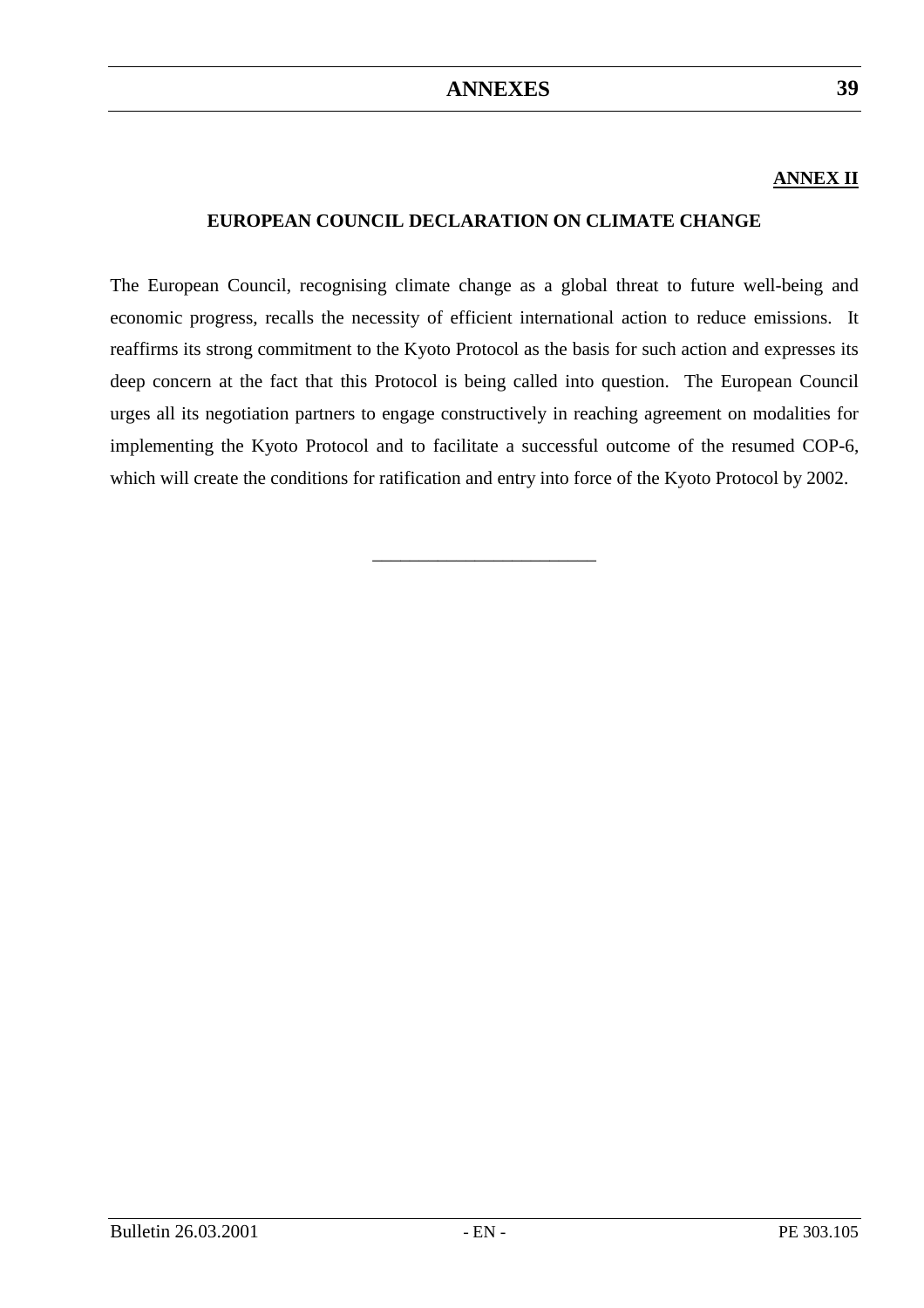## **ANNEX III**

### **DECLARATION ON FYROM**

To President Trajkovski and the FYROM government,

- we reaffirm our solidarity with you in the current crisis and urge you to continue to respond with restraint. Every effort should be made to prevent an escalation of military activity. We support the sovereignty and territorial integrity of FYROM and the inviolability of borders in conformity with OSCE principles. We are determined to pursue our efforts collectively and individually in close co-operation with NATO to help the authorities to cope with the present situation. It is essential to strengthen control over the FYROM Kosovo border. We welcome the provision of advice and support by member states including in the security field;
- − effective internal political reforms and consolidation of a true multiethnic society are indispensable. We stand ready to assist in this process in FYROM within the framework of the considerable assistance which the European Union is giving already to FYROM. This includes border management projects; support for refugees; help with local government throughout the country, including a municipal - level infrastructure improvement programme; work in the field of minority rights, including substantial contributions to the new south-east Europe University at Tetovo; help with judicial reform and training, including emphasis on minority rights; and help with the forthcoming census.

To the leaders of the ethnic Albanian community in FYROM, we demand your continued commitment to the democratic process, to the renunciation of violence and to dialogue, and urge you to hold to this commitment in pursuing your legitimate aspirations to consolidate FYROM's multiethnic society.

To the Albanian political leaders in Kosovo, we call on you to continue to dissociate yourselves unambiguously from the extremists, to condemn violence unconditionally, and to respect the principle of the inviolability of borders, as the Albanian government has done. We welcome its strong stand.

To all those who defy international legality, you discredit the cause of improving the condition of your people which you claim to promote.

The European Union decided at the Zagreb Summit that FYROM will be the first state of the region to be linked to the European Union through the Stabilisation and Association Agreement which will be signed on 9 April.

The European Union welcomes the adoption of UNSCR 1345. The European Union's objectives are fully reflected in this resolution. At the time when new perspectives for the region are opening up, we reaffirm strongly that there is no future in our Europe for those who follow the path of intolerance, nationalism and violence. The Union will not give assistance to those who take this course. We will only support those who choose clearly peace, democracy reconciliation and regional co-operation.

\_\_\_\_\_\_\_\_\_\_\_\_\_\_\_\_\_\_\_\_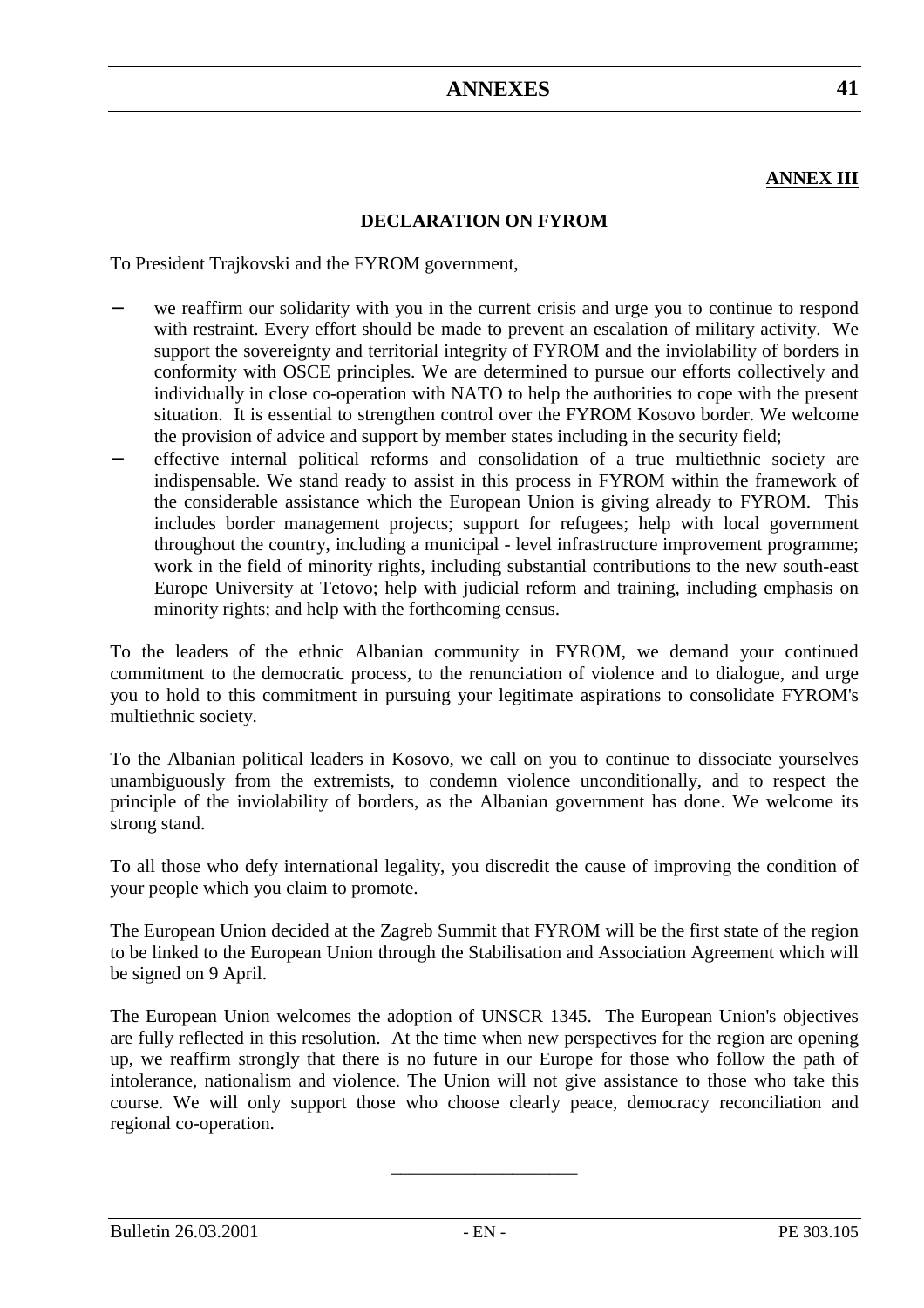## **ANNEX IV**

## **DOCUMENTS SUBMITTED TO THE STOCKHOLM EUROPEAN COUNCIL**

- Commission contribution Realising the European Union's potential: consolidating and extending the Lisbon strategy, Volume  $I +$  Volume II: Structural indicators *(6248/01 + ADD1)*
- Final report of the Committee of wise men on European securities regulation *(6554/01)*
- Council (ECOFIN) report on more efficient securities market regulation in the European Union) *(7005/01)*
- Commission communication on the contribution of public finances to growth and employment: improving quality and sustainability *(5260/01)*
- Joint Council (ECOFIN)/Commission report on the contribution of public finances to growth and employment: improving quality and sustainability *(6997/01)*
- (ECOFIN) Council report on the Annual Report on Structural Reforms 2001 *(6998/01)*
- Council (ECOFIN) report: Short list of structural indicators *(6999/01)*
- Commission Communication: Report on the functioning of Community product and capital markets *(5301/01)*
- Commission Report on the implementation of the 2000 Broad Economic Policy Guidelines *(6561/01)*
- Council (ECOFIN) Key Issues Paper on the 2001 Broad Economic Policy Guidelines *(7001/01)*
- Status report by the EIB on the Innovation 2000 Initiative one year after: progress and perspectives in implementation *(6556/01)*
- Council (Employment and Social Policy) Presidency conclusions *(6853/01 + REV 1(fr )*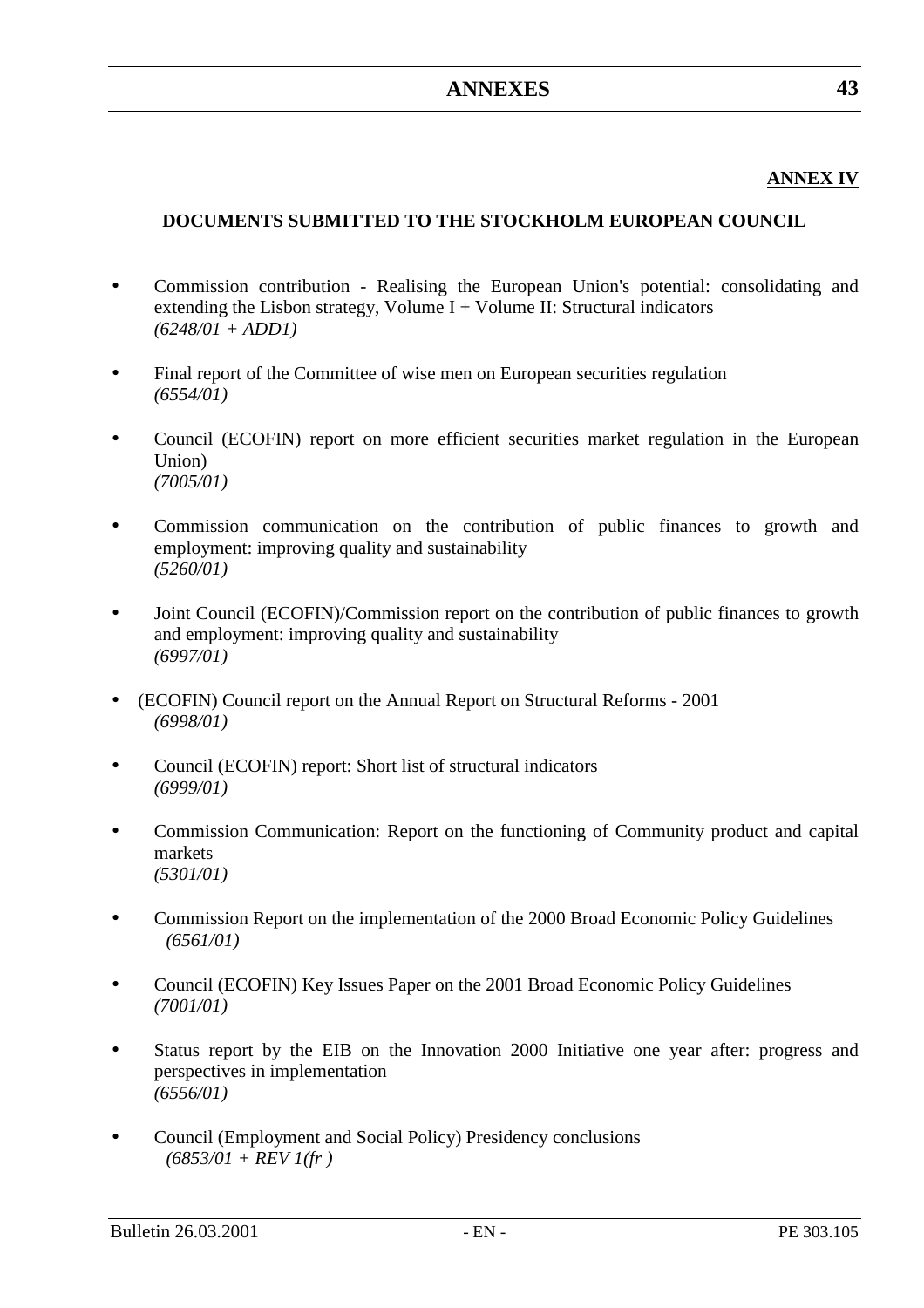- Opinion of the Employment Committee on the Commission Communication: Realising the European Union's potential: consolidating and extending the Lisbon strategy *(6454/01 + ADD1)*
- Opinion of the Social Protection Committee on the Commission Communication: Realising the European Union's potential: consolidating and extending the Lisbon strategy *(6455/01 + ADD1 + ADD2)*
- The Social Protection Committee's preliminary study on the long-term viability of pensions *(6457/01)*
- Commission Communication: Scoreboard on implementing the social policy agenda *(6452/01)*
- Commission Communication on "New European Labour Markets, Open to All, with Access for All" *(6453/01)*
- Council (Education) Report on "The concrete future objectives of education and training systems" *(5980/01)*
- Council (Internal Market, Consumer Affairs and Tourism) conclusions on internal market aspects of the Cardiff economic reform process *(6704/01)*
- Commission Communication: "An Internal Market Strategy for Services" *(5224/01)*
- Commission interim report: Improving and simplifying the regulatory environment *(7253/01)*
- "*e*Europe 2002" Action Plan: Approval of the list of supplementary benchmarking indicators *(6782/01*)
- Commission communication *e*Europe 2002: Impact and priorities *(7183/01)*
- Commission communication on the Internal market for energy and natural gas *(7218/01)*